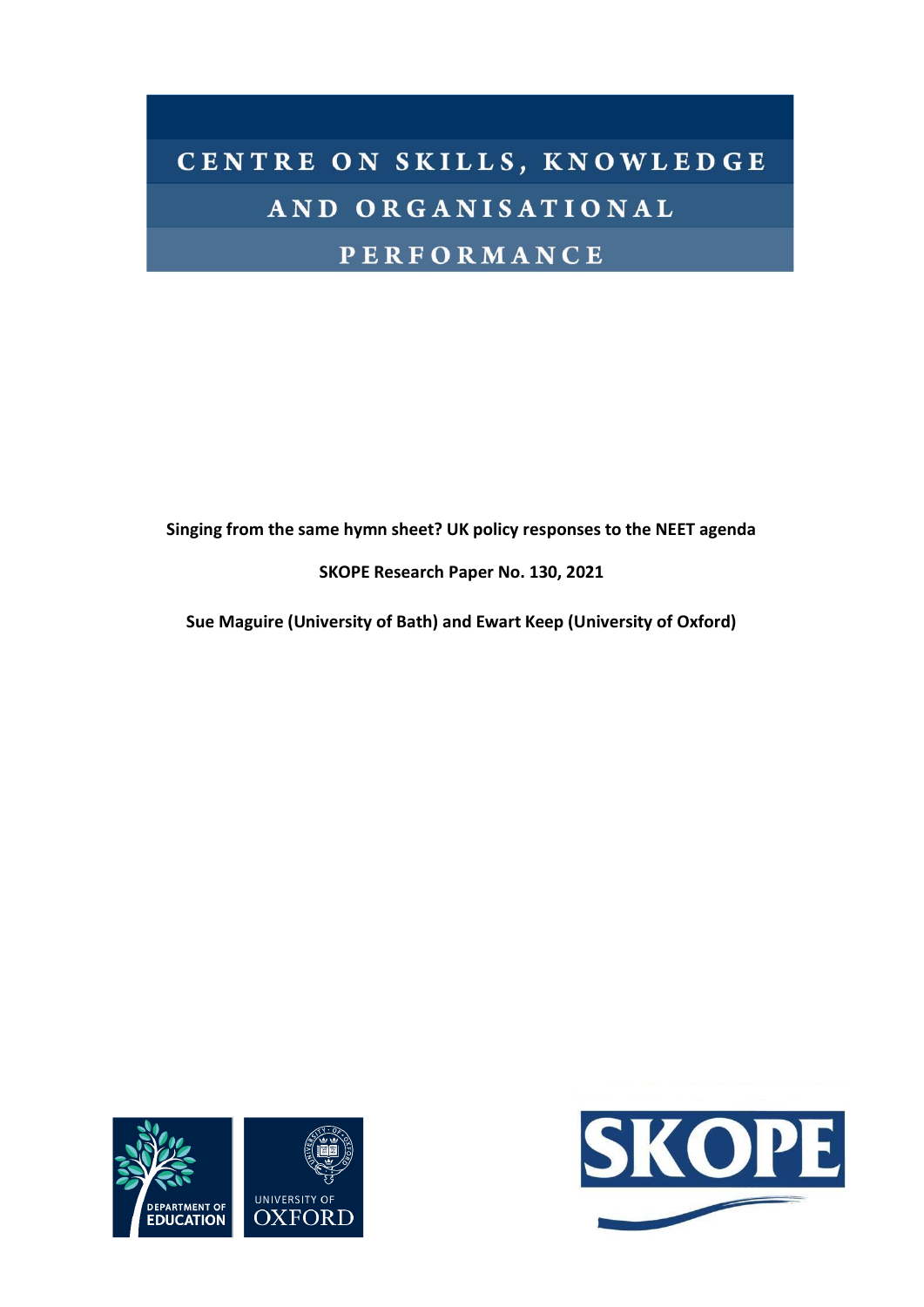# **Editor's Foreword**

# **SKOPE Publications**

This series publishes the work of the members and associates of SKOPE. A formal editorial process ensures that standards of quality and objectivity are maintained.

**Orders for publications should be addressed to the SKOPE Project Administrator, Department of Education, University of Oxford, 15 Norham Gardens, Oxford, OX2 6PY Research papers can be downloaded from the website: www.skope.ox.ac.uk**

# **ISSN 1466-1535**

© 2021 SKOPE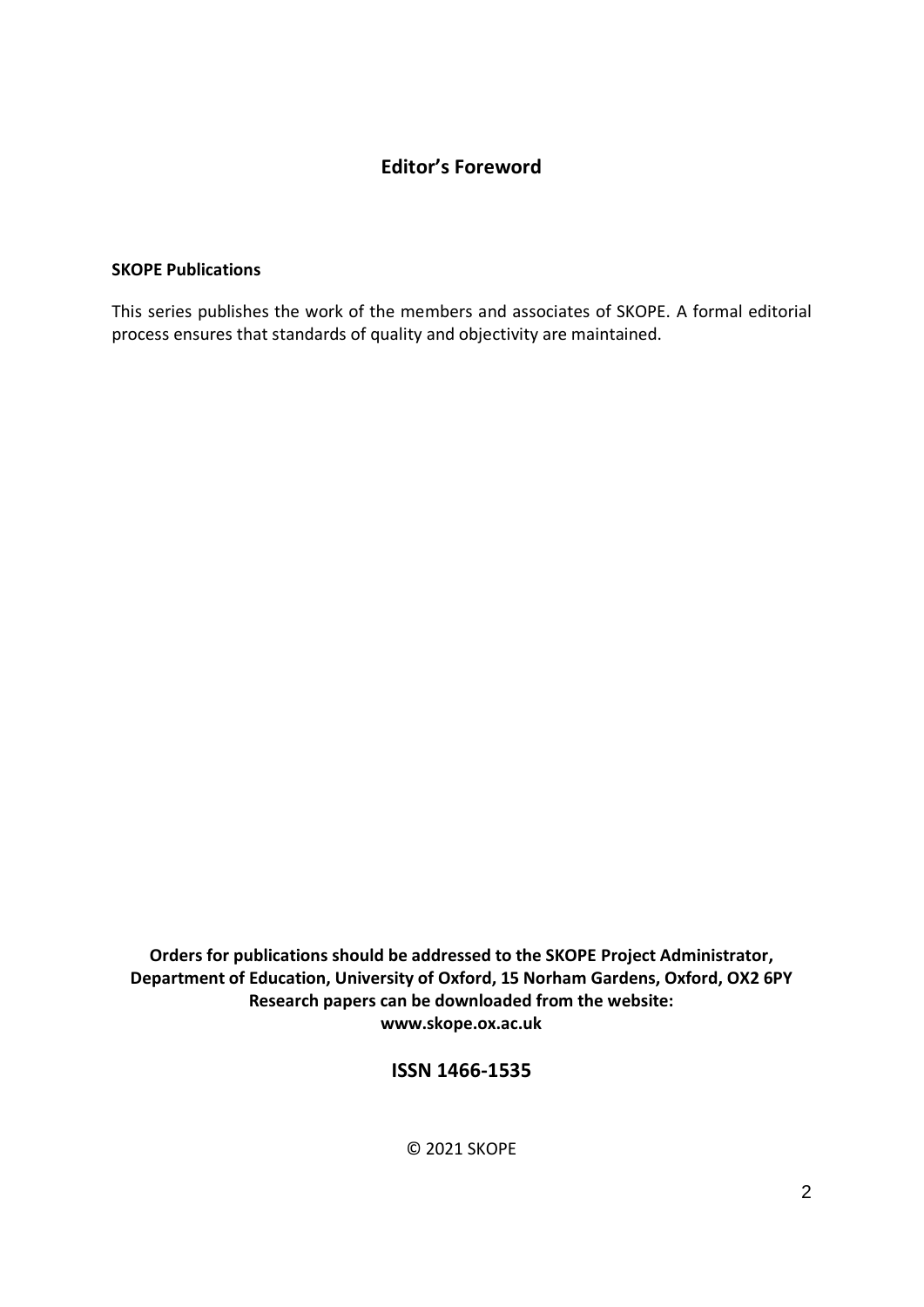# **Abstract**

This paper provides an overview of government policy on young people who are Not in Education, Employment or Training (NEET) across the four UK nations. The paper argues that policy in England on this topic is less well-developed and coherent than in the other UK nations, and that the impacts of the Covid-19 pandemic will serve to amplify the negative impacts of a set of underlying changes that have been taking place in the youth labour market and in employers' recruitment and selection practices. In addition, the paper notes that in much of the activity directed at reducing those with NEET status has been funded through the EU's European Social Fund and that uncertainty now clouds the continuance of these schemes, and that in England government has increasingly relied on the charities to help fill gaps in outreach and provision.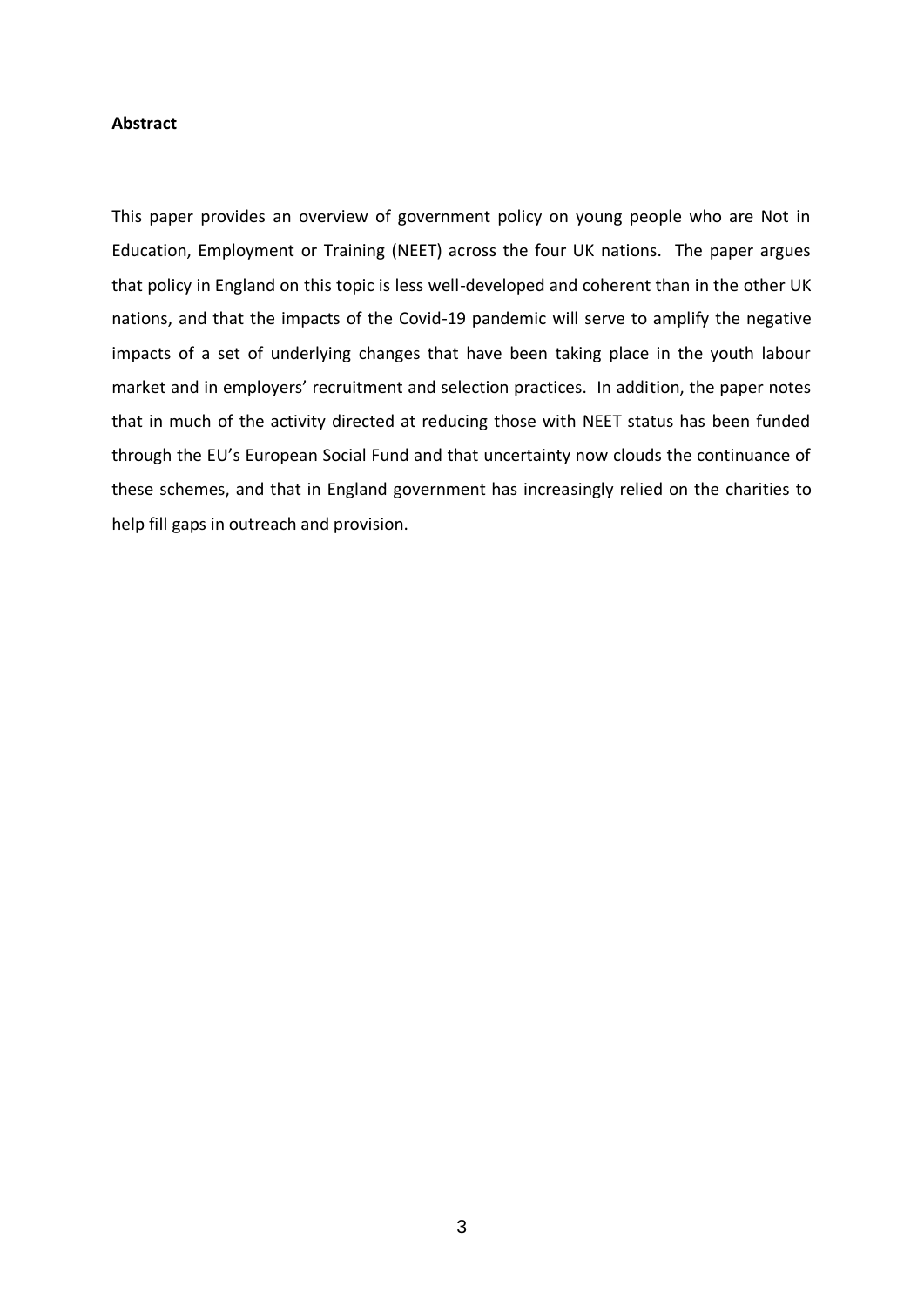#### **Singing from the same hymn sheet? UK policy responses to the NEET agenda**

#### **Sue Maguire (University of Bath) and Ewart Keep (University of Oxford)**

#### **Introduction**

Internationally, the large number of young people who are defined as NEET (not in education, employment or training) and their increased propensity to churn between social and economic disengagement and any form of work, education and training continues to challenge many policymakers. While there has been a reduction in recent years in unemployment rates and a growth in the volume of jobs available both within the UK and across other advanced economies, the NEET 'problem' persists. There are basically two reasons for this. Firstly, since the inception of the term 'NEET' in the UK in the late 1990s, the age range included in the definition has progressively been extended from 16-to -18-year-olds to embrace a much wider age group, which, in some countries, includes younger adults up to the age of 35 years. Secondly, as well as the young unemployed who are actively seeking work, the NEET group has increasingly comprised growing numbers of young people who are economically inactive, i.e. those who are not actively seeking work due, predominantly, to illness or caring responsibilities. Moreover, in England the government's focus remains on tackling youth unemployment, while a 'policy silence' surrounds the issue of economic inactivity rates among young people in the NEET group (Maguire 2018).

Within the UK, the pattern of responsibility for the NEET agenda is complex, as it rests not only with the UK government, but also with the devolved administrations in Northern Ireland, Scotland and Wales to develop and implement policy initiatives. Therefore, there is no UK-wide NEET policy or strategy. It also cuts across a number of different policy arenas, including health, welfare, education and employment and skills, making ownership of the NEET agenda more difficult to establish within the auspices of different government departments. Furthermore, in a similar vein to other policy areas, the profile given to the NEET agenda has dissipated since 2010 in some parts of the UK, due to austerity measures, budget cuts and, more recently, the policy focus on Brexit, resulting in reduced and uneven interventions available to support young people.

This paper presents evidence from research in each of the four UK countries to investigate approaches to, and effective implementation of, initiatives to address the NEET agenda up to 2019. It begins by contextualising the NEET agenda within debates about protracted youth transitions, in order to highlight the difficulties faced by many young people, due to a lack of employers' demand for their skills and qualifications, and an increasingly precarious youth labour market, characterised by high levels of underemployment, insecure work, and lower than average wage rates. The paper concludes with some recommendations about how key messages from the study of the four UK nations may be applied in an international context. The value of devolved policy making is also highlighted.

The research was undertaken, and the findings were disseminated to policymakers prior to the onset of Covid-19 pandemic. It is now widely agreed that the economic impacts emanating from the pandemic means there will be a major rise in unemployment and that young people will be among those hardest hit (Wilson et al, 2020; Elliot Major, Eyles and Machin, 2020; Gregg, 2020; Joseph Rowntree Foundation, 2020; Youth Unemployment Group, 2020; Learning and Work Research Institute, 2020; IFS, 2020) and it is apparent that major challenges now lie ahead for those who deal with policy and practice on youth employment. This policy shock will be severe across the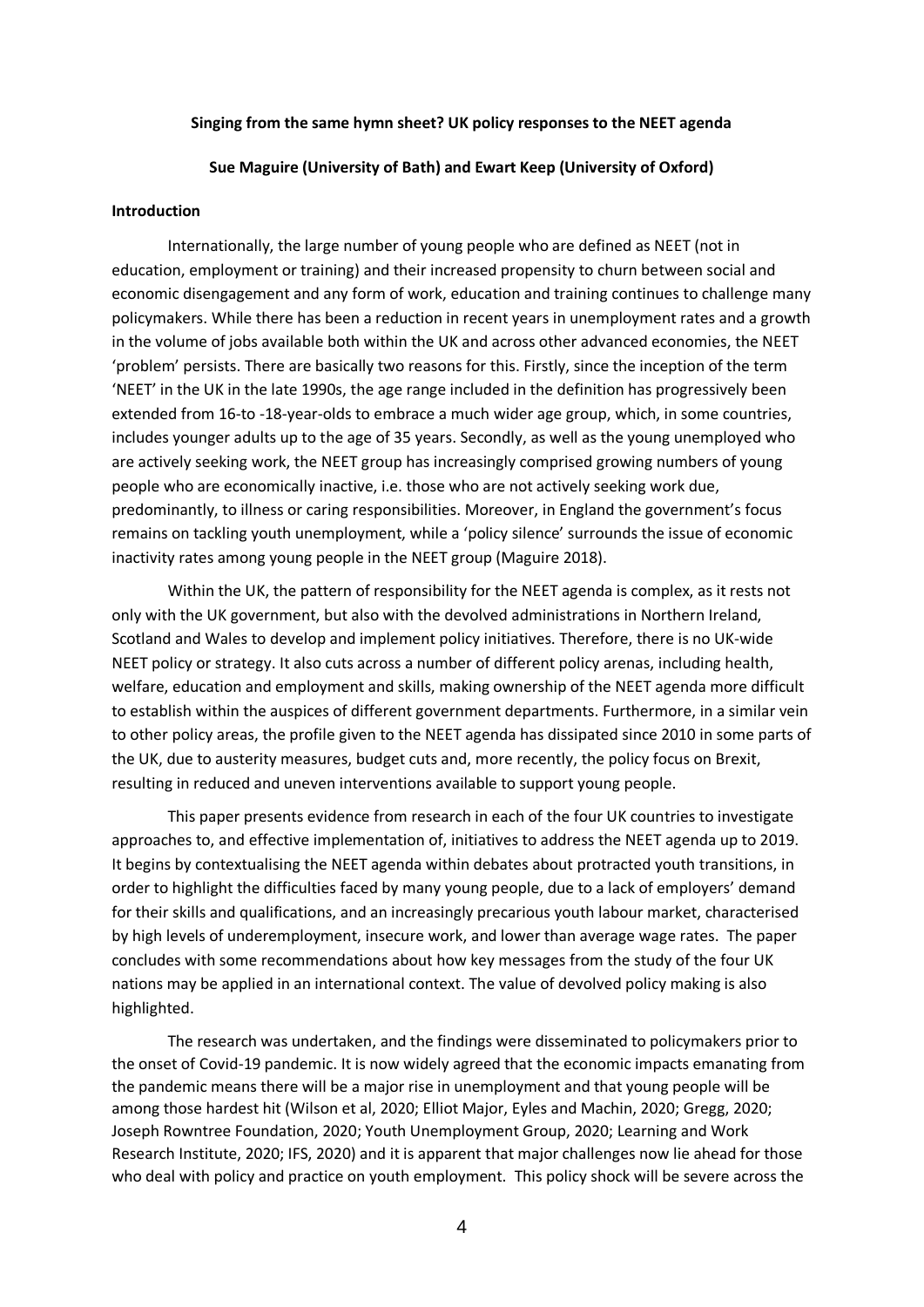four UK nations and will be coupled with the scheduled withdrawal of EU funding, which is discussed in this paper. The UK government's initial responses were contained in their *Plan for Jobs* (HMT, 2020), but in the medium term the pandemic and its effects are likely to lead to renewed concern about and experimentation around youth unemployment, NEETs and the structures of support that are available to enable effective transitions from learning to earning across the four UK nations.

#### **Context**

It is important to bear in mind that, in the UK, young people's transitions into the labour market and the consequences of these not working smoothly (youth unemployment) have been with us as a policy issue for a significant period of time. In many senses, policy makers and practitioners continue to grapple with difficulties that have been apparent to a greater or lesser degree since the recession of the early 1980s and the wave of mass youth unemployment that followed (West, 2021).

#### *Problems with youth transitions to the labour market*

It has been apparent for some time that underlying trends in the labour market mean that youth transitions have been becoming more complex, conditional and risky across much of the OECD. "Today, the journey from adolescence to adulthood is far more daunting. It takes much longer, and the roadway is filled with far more potholes, one-way streets and dead ends" (Symonds, Schwartz and Ferguson, 2011:11). The process is no longer linear and the task of finding a place in the labour market is now often prolonged and discontinuous (Quintini, Martin and Martin, 2007), characterised by what one researcher has termed 'pinball transitions' (Brozsely, 2017).

It is also apparent that while the global recession occasioned by the financial crash of 2008 worsened the situation, it did not cause it. Youth unemployment levels in the UK started rising several years before recession struck (Wolf, 2011; UKCES, 2011). It can be argued that the recession simply served to amplify the pre-existent effects of long-term structural shifts in the labour market and the employment relationship and these changes are evident once more within the economic fall-out emanating from the Covid-19 pandemic. In the UK, these trends are multiple and complex, and include, for instance, the need for more older workers to remain in employment for longer, in part due to the pensions crisis (Unwin et al, 2015). In overall terms, the youth labour market in the UK has been shrinking since the start of the 1980s. In 1976, more than three-quarters of 18-year olds were in employment. By 2009, this had fallen to 40 per cent (UKCES, 2011).

The nature of the employment relationship has also changed over time. Three pieces of research can deployed to illuminate the problems posed by new employment models and a changing employment relationship. The first is the UK Commission for Employment and Skills' (UKCES) Youth Inquiry, which was launched in 2011 in response to rising levels of youth unemployment and NEETs and which explored what employers could reasonably be asked to do to help combat this. It found that recruitment and selection processes were increasingly taking place via 'informal', word-of-mouth personal recommendation from existing employees (see Keep and James, 2010a), thereby often limiting access to opportunities for those from families and communities currently excluded from work. In addition, employers were often obsessed with candidates demonstrating 'experience' in a similar job as a proxy for their ability to perform the job opening that was being recruited to. This, coupled with a paradoxical reluctance to offer work experience to young people resulted in what the UKCES termed 'the experience trap' (UKCES, 2011).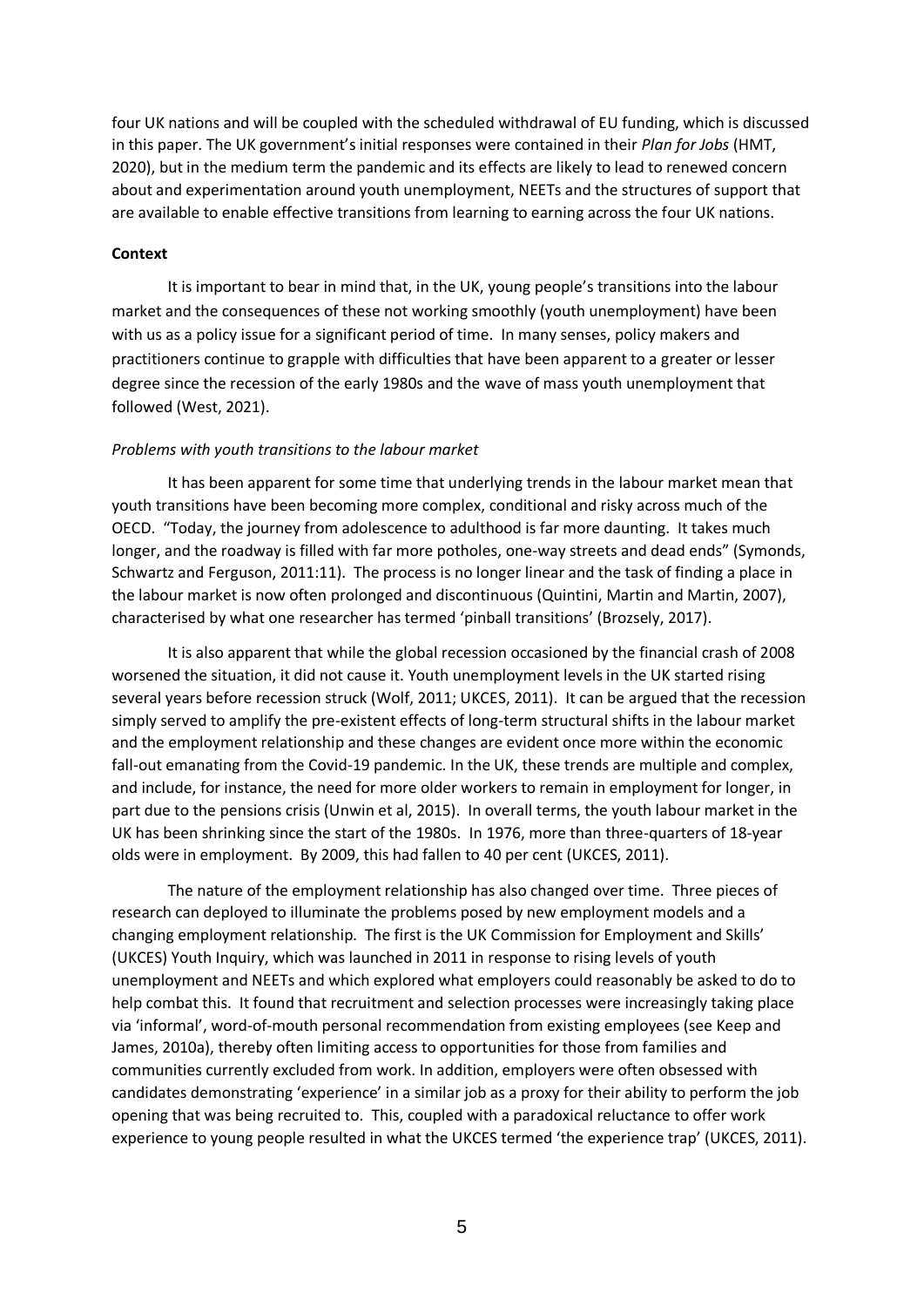The second set of insights from research comes from a large Economic and Social Research Council (ESRC) funded project, entitled Precarious Pathways and led by the Institute of Employment Research (IER), which explored the labour market for young people and graduates in the Midlands across a range of large to small employers (Purcell et al, 2017). Its preliminary findings confirmed the problems noted by UKCES in terms of access to employment increasingly occurring via word-ofmouth recruitment, and also employers' desire for experience - "prior experience…was required even for selection onto unpaid, short-term student work experience placements" (Purcell et al, 2017: 9). It also demonstrated how different forms of work trials (e.g. internships, agency work, and various aspects of the gig economy), were being deployed by organisations as a way of checking if individuals met their criteria and expectations before offering them any more permanent form of employment ('try before you buy') and that this approach to recruitment was displacing more traditional textbook models of R&S, such as reliance on interviews and CVs. The project observed that, "all employers saw different types of precarious labour as a better mechanism than interviews for identifying individuals to recruit as employees" (Purcell et al, 2017: 9). This approach rendered learning to earning transitions complex and hard for those with limited resources, and the research illustrated how demanding and pressurising insecure work was for young people as they tried to gain a firm foothold in the labour market. The other major finding was that, paradoxically, employers on the whole, "see themselves as having relatively little power in the labour markets in which they work – even when they are one of the largest employers with over 100 applicants for some jobs" (Purcell et al, 2017: 8).

The project's main conclusion was that:

Many of the problems encountered by young job seekers derive from the sub-division of work. Even the most progressive and ethical employers we interviewed perceived themselves as constrained by market forces, often with little alternative but to concentrate their training and staff development on their core staff and control additional labour costs as tightly as possible, without consideration of the wider social impact and future costs to the community. (Purcell et al, 2017: 35)

In a sense, the Precarious Pathways project suggests that the problems are even more deep-seated and structural than the UKCES's Youth Inquiry had argued them to be. They extend beyond recruitment and selection practices that implicitly produce a playing field sloping against young candidates, and also embrace models of the employment relationship and of work organisation and job design that are producing insecure and precarious work within which it is hard for young people to sustain themselves. This problem of what Furlong and Cartmel (2004) dubbed 'fragile labour markets', has been visible for a relatively long time (see also Keep, 2012; and Shildrick et al, 2012), but the Precarious Pathways work suggests that it is infecting a larger proportion of employers and job openings than may hitherto have been the case.

The third set of findings come from a J P Morgan Foundation-funded project and reinforce the impression that many employers, especially smaller ones, lack the capacity to manage the recruitment and selection process and the employment relationship more broadly in ways that are likely to be conducive to effective youth transitions. The project's aim was to offer free human resource management/personnel management consultancy support to small and medium-sized enterprises (SMEs) in three areas (Glasgow, Hackney and Stoke-on-Trent), with the ultimate objective of developing employers' understanding and capacity so that they could take on young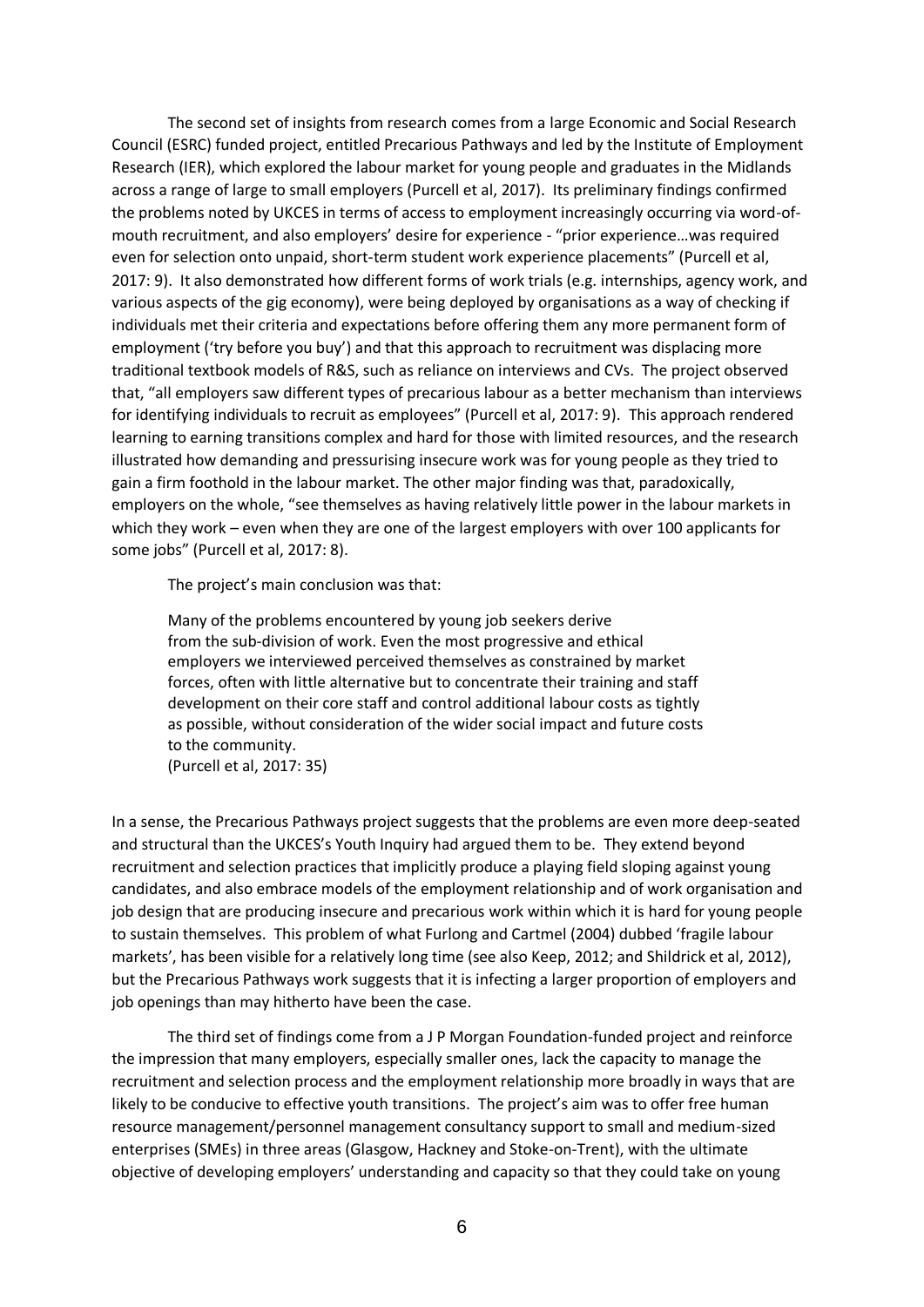apprentices. Unfortunately, in majority of cases all the resource was consumed simply enabling the firms to become legally compliant employers so deficient was their understanding and practice of employment relations (Atkinson et al, 2017).

Finally, underlying much of the above is the argument, noted above, that the UK has too many 'bad jobs' – work that is poorly-paid; repetitive; casualised or insecure; requiring of few skills; offering little opportunity for discretion, enterprise and creativity, and which provides few opportunities for progression and development (Lloyd, Mason and Mayhew, 2008; Lawton, 2009; Gracey and Kelly, 2010; Keep, 2012; Shildrick et al, 2012; Keep and James, 2010b; UKCES, 2011; Clarke and D'Arcy, 2018). This situation provides the backdrop to the reality that young people not on the 'royal route' to A levels and HE face patchy and sometimes poor careers information advice and guidance (CIAG), and often complex and conditional pathways and progression routes that may have less obvious and powerful labour market payoffs (Lupton et al, 2021; City and Guilds/Research Base, 2021). A significant number of young people end up in low wage, dead end jobs and struggle to subsequently progress (Roberts, 2020), and the proportion of the youth cohort who suffer this fate has been rising (Blundell et al, 2020). Blundell et al report that there has been deterioration over time in the wage status of first occupations.

It can be argued that in the past UK policy on youth transitions and the labour market implicitly assumed that employers were competent to manage and facilitate labour market entry for young people in ways that would generally be rational, conform with legal requirements and which would also give at least some regard to wider societal and policy goals. The evidence adduced above suggests that this assumption may not always be well-founded, and that at a broader level the quality of a significant proportion of the job openings in the labour market may make the achievement of sustained and successful learning to earning transitions hard to achieve.

#### **Research on transition systems**

Given this problematic labour market backdrop, an important question is how well are the UK's transitions systems functioning? Raffe (2008; 2014) examined the significant body of research on transition systems over the last two decades and makes some pertinent observations about its empirical and theoretical underpinnings which are relevant within this context. The term 'transition system' encompasses a country's structures and arrangements to manage young people's education-work transitions. He asserts that research into transition systems needs to shift away from its focus on a description of individual institutional arrangements towards developing theoretical frameworks to explain changes and 'to move beyond a view of nation states as homogeneous and independent units of analysis.' (Raffe 2008:1). Crucially, this includes a recognition that within country divergence both exists and has increased in recent decades, in terms of 'regional, sectoral and cultural divisions', which are often overlooked in research on transition systems (Raffe 2014:187). He cites the four UK nations as a good example of where within-country differences exist within transition systems, specifically in relation to their education provision. The research evidence presented in this article on interventions to support young people classified as 'NEET' illustrates increasing policy divergence in another key area of youth transitions.

#### **Methodology**

The evidence presented here is derived from a three-year project (2016-2019), which was undertaken by the University of Oxford's Centre on Skills, Knowledge and Organisational Performance (SKOPE), with funding from the Economic and Social Research Council (ESRC). It formed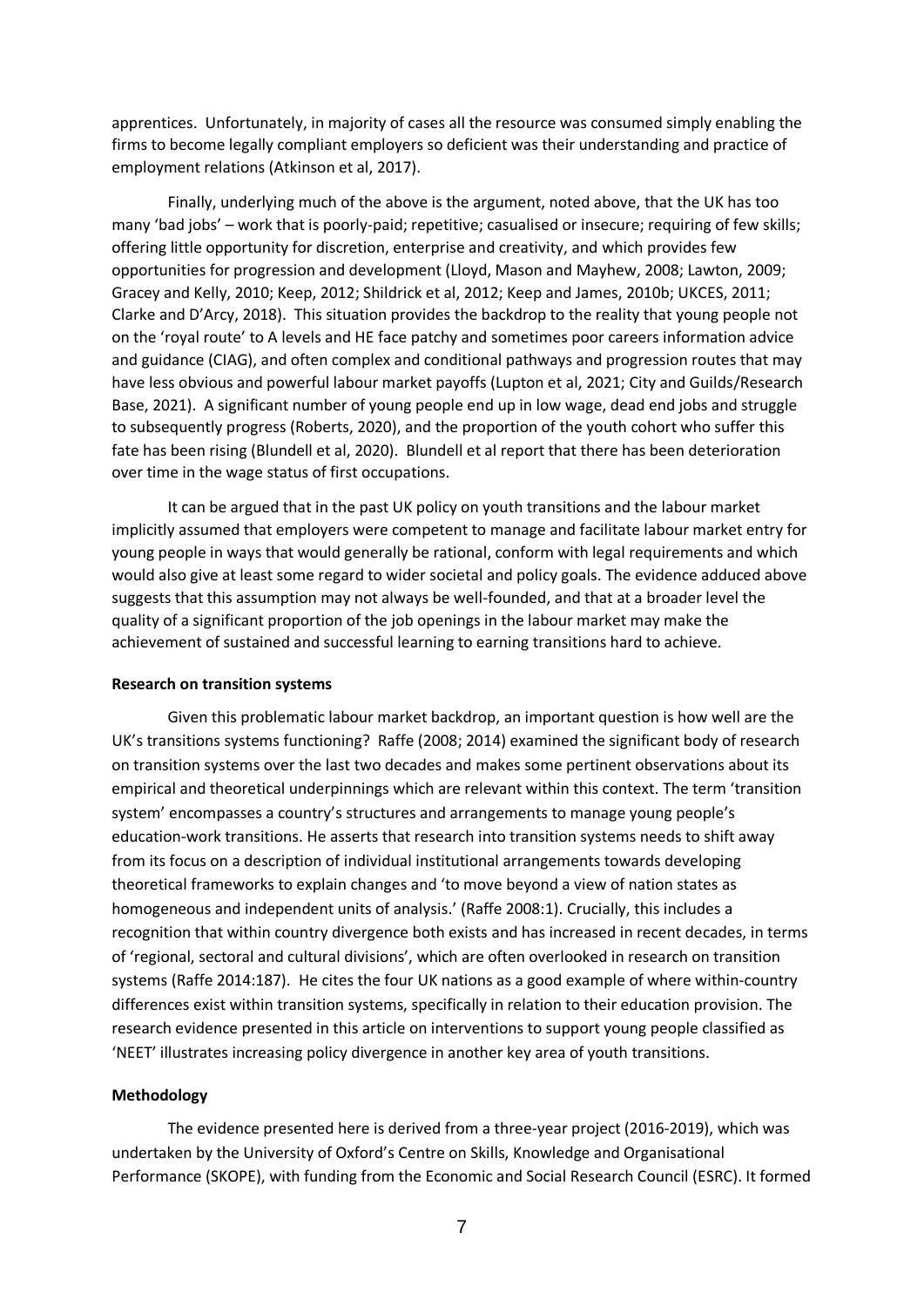part of a project funded from the Open Research Area (ORA) for the Social Sciences to undertake a comparative quantitative secondary data analysis study of young people not in education, employment or training in the UK, the Netherlands, Japan, Germany and France to understand the causes and consequences of NEET status. Alongside the quantitative analysis within the UK strand of the research, a review of NEET policy interventions across the four UK nations was undertaken, to explore the absence of a UK-wide strategy or common approach to address the issue.

An initial visit was made to policy-makers with responsibility for the NEET agenda in England (Department for Education), Wales (Welsh Government), Scotland (Skills Development Scotland/Scottish Government) and Northern Ireland (Department for the Economy) to discuss policy strategy and intervention, obtain policy background information and to secure their cooperation. This was followed by a two-or-three-day visit to each locality to conduct a series of face-to-face meetings (or follow-up telephone interviews) with key stakeholders, including representatives from government departments and agencies, charities, youth organisations and training providers. Between December 2016 and December 2017, a total of 62 participants were interviewed. The final stage of the fieldwork, undertaken from October to November 2018, comprised convening policy seminars in each of the four localities, in order to feedback initial findings and, crucially, to assess their accuracy as well as to identify shifts and changes in policy direction since the study visits.

#### **Defining the NEET population – consistency and difference in the statistics**

Before examining the contrasting national policies that exist between the four UK nations, it is important to explore the broader international context of defining those who are NEET, and also how each UK nation defines and counts those who are NEET. The NEET population is defined across the UK as young people between the ages of 16-24-years who are not in any form of education, employment or training. However, there is significant international divergence about both who is defined as NEET and the age categorisation included within the group. A recent report by the International Labour Office (ILO) argues that while there is an international standard measurement of unemployment and employment, no such measure exists for the NEET group (ILO 2015). Moreover, the age range covered by the NEET group has increasingly been elongated, with many counties and organisations adopting different age measures. For example, Eurostat provides breakdowns of the NEET population in the EU-28 between the ages of 15 and 34 (Eurostat 2018), while the OECD concentrates on the 15-29-year-old age group (OECD 2018).

NEET figures for the UK are derived from two sources. The Office for National Statistics (ONS) produces quarterly statistics, derived from Labour Force Survey (LFS) data, on an annual basis for the 16-24 age group. They include a breakdown of the NEET population in terms of the percentage and number of young people who are unemployed, i.e. actively seeking work, as well as those who are economically inactive (Office for National Statistics 2018). In addition, each of the four UK nations produces annual (and in some cases quarterly) statistical releases on NEET figures, which are compiled from administrative and survey data, with slight variations in the age range applied, and data sources and methodologies used.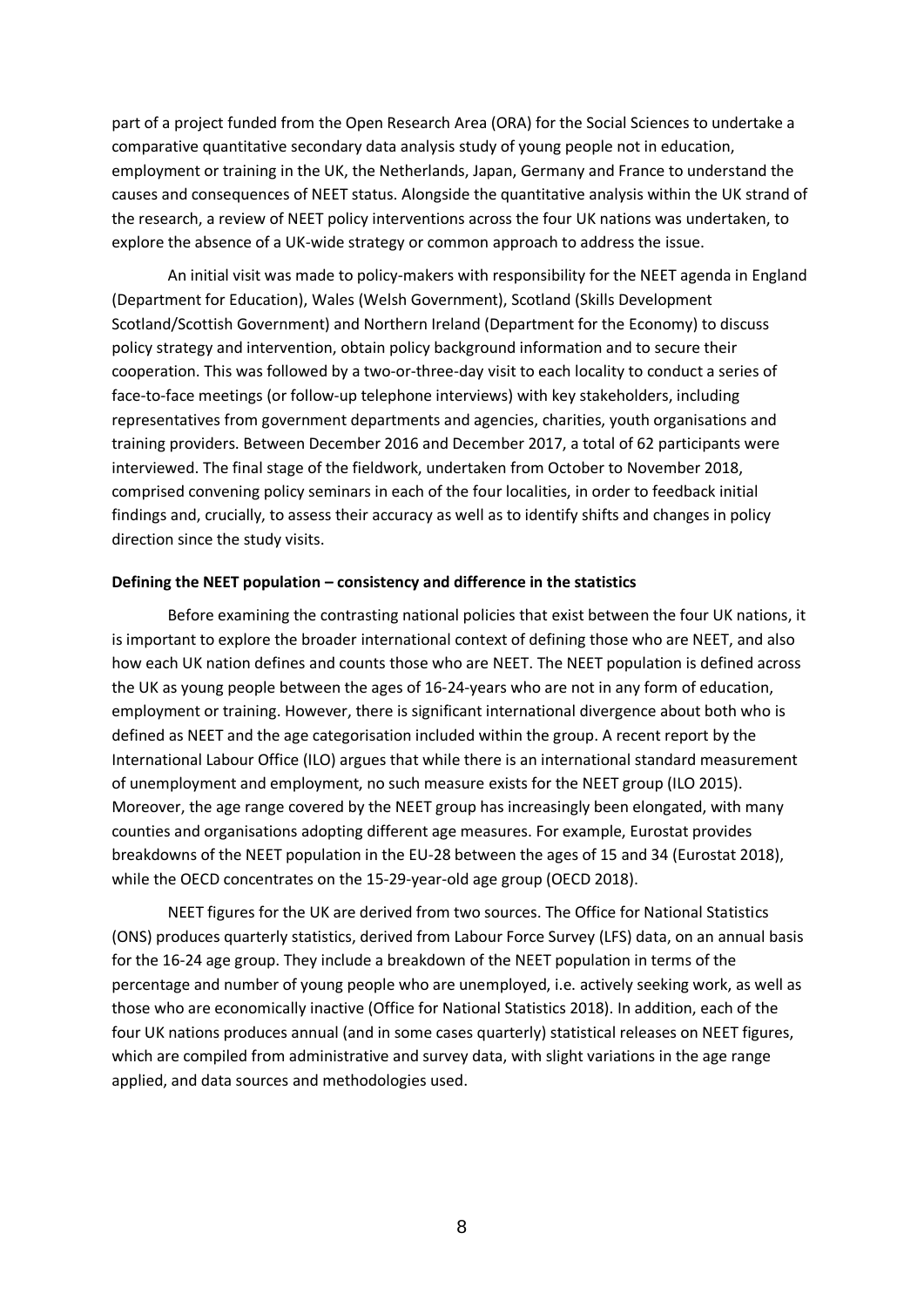#### **Welfare Support**

Apart from in Northern Ireland<sup>1</sup>, the Department for Work and Pensions (DWP) has primary responsibility for managing welfare support for all groups (including 16-24-year-olds who are NEET). This would suggest that DWP would play a significant role in mapping, tracking and supporting the NEET group. However, research evidence suggests that many young people fail to register for welfare support within the UK. Cooke (2013) found that 43 per cent of young people were not claiming any type of out-of-work benefit in the UK and were, in effect, marginalised and disengaged from formal employment and support services. The divergence between the NEET population and claimant numbers is not peculiar to the UK. For example, analysis of the 2013 EU Labour Force Survey highlighted that 57 per cent of NEETs aged 15-24 years were not registered with public employment services (PES) (Eurofound 2016).

In addition, the 16-24-age claimant group has a much greater propensity to be sanctioned compared with other age categories. As a result, their payments are suspended for set periods of time. Eisenstadt (2017) reported that 'official statistics suggest that young people are disproportionately affected by the DWP sanctions regime: as of December 2016, people under the age of 25 made up 39% of the Universal Credit caseload that were eligible to receive a sanction; but the same group received 53% of all sanctions in the same month.' (Eisenstadt 2017: 21). These findings were reinforced by research by de Vries, Reeves and Geiger (2017), who also found that 18- 24-year-old claimants were significantly more likely to be referred for, and to receive, a sanction, with young men being almost twice as likely as young women to be sanctioned (Ibid: 18).

The sole policy intervention targeted specifically at economically active young people within the NEET group, and delivered by the DWP, is The Youth Obligation Support Programme (YOSP), which was introduced across the UK (apart from Northern Ireland) from April 2017. It is focused on providing young people between the ages of 18 and 21 (not up to 24) with intensive support for a period of up to six months. However, it is partial in terms of its geographical and age coverage. Early criticism of the Youth Obligation came from the House of Commons Work and Pensions Select Committee, which queried why the programme was concentrated in areas operating the new welfare system of Universal Credit, rather than targeting areas of high youth unemployment (House of Commons Work and Pensions Committee 2017: 25). Data about programme outcomes is reported to be vague and incomplete, with large numbers of young people leaving the programme with unrecorded destinations (Independent 16<sup>th</sup> June 2018).

In recent years, a significant element of DWP's approach to policies targeted at NEET prevention and re-engagement of young people who had become NEET has been the introduction of alternative funding models. This may be a response to budget cuts and austerity measures. The most notable example is the use of Social Impact Bonds (SIBs) in England. SIBs comprise capital generated from social investors to fund delivery services which act on behalf of government to achieve social outcomes, using a payment-by-results funding model. The Innovation Fund Pilot (2012-15), and the Youth Engagement Fund (2014-17), were both funded using SIBs. The longitudinal evaluation of the Innovation Fund Pilot showed that programme participants, were less

<sup>&</sup>lt;sup>1</sup> In Northern Ireland, the devolved executive and assembly have powers over welfare policy.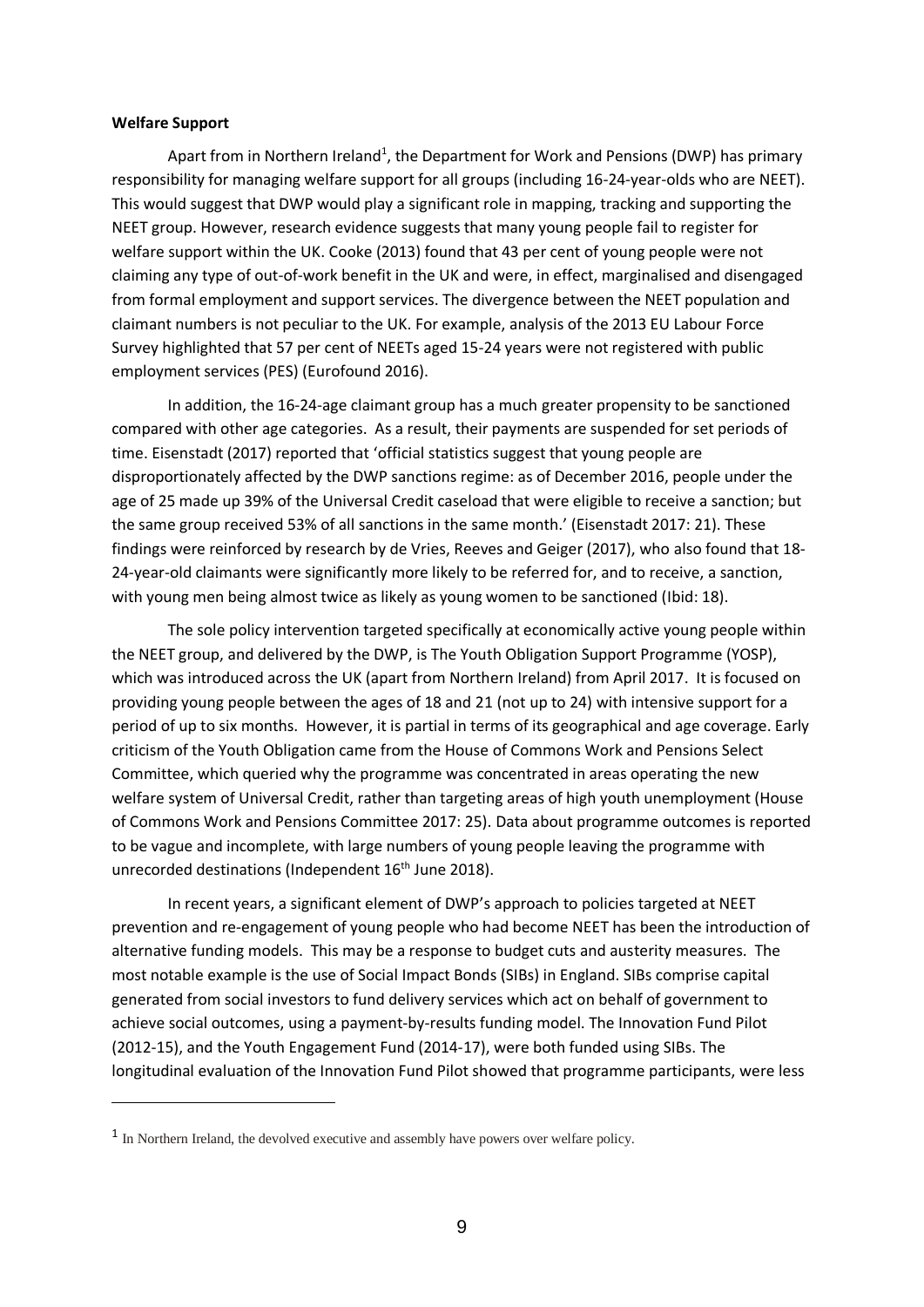likely to be in EET and had acquired fewer qualifications (apart from at Level 1), compared to young people in the control group (Department for Work and Pensions 2018). Thus, the delivery of 'hard' EET outcomes was not achieved through a SIBs-funded programme.

#### **Government policy overview**

The purpose of the study visits was to establish the extent to which a UK-wide NEET strategy exists and to identify the degree to which there is divergence between the four UK nations, in terms of policy making and intervention to support the NEET group. This involved 'unpacking' the use and relevance of the term 'NEET' within policy making, ascertaining the extent to which NEET policies existed, as well as the age range covered, and, crucially, determining who was delivering programmes to support the NEET group and how they were funded. In each of the four UK nations, NEET policy was also detached and visibly separate from the system of welfare support and intervention offered by the DWP.

#### *NEET interventions*

A key finding was that while there was commonality across the UK about who is defined as NEET and the age group that it embraces, that is 16-24-year-olds, there were significant differences between the four nations with regard to the range and scope of interventions to support young people defined as NEET. This is a very important finding because the stark reality is that where a young person happens to live within the UK shapes the scale and type of support that they will receive. Moreover, while the impact of austerity since 2010 had taken its toll in all spheres of social policy, the four nations differed in terms of how interventions to support the NEET group were being sustained (if at all), the funding sources employed and the role and type of different delivery agents in programme implementation.

Interviewer: '*So, you see differences in policies and interventions across the UK?*'

Interviewee: *'Yes, absolutely, and Scotland is different, they're all different, they're all doing completely different things now in the employment support space, really. The one thing that's common is the Job Centre sits in the middle and that's not devolved, where I think it should be, actually. You've got some powers, which is to support young people, but you don't* have the other levers devolved to those nations, so yes, it is a very different picture in each of *these.*'

#### Employers' Group Representative

The result is a scattergun approach to policy making. For example, the Welsh Government implements the *Youth Engagement and Progression Framework* (YEGF) as its main NEET intervention policy. This incorporates an early intervention programme to prevent young people becoming NEET, re-engagement programmes, and active labour market policies targeted largely at the under 18s group, building on co-working between statutory and voluntary service providers. (Welsh Government 2016).

'*….it's done what it needs to do (YEGF), so, in terms of establishing a partnership approach, which is embedded in terms of us having a focus on reducing and preventing young people from becoming NEET.*'

Local Authority Manager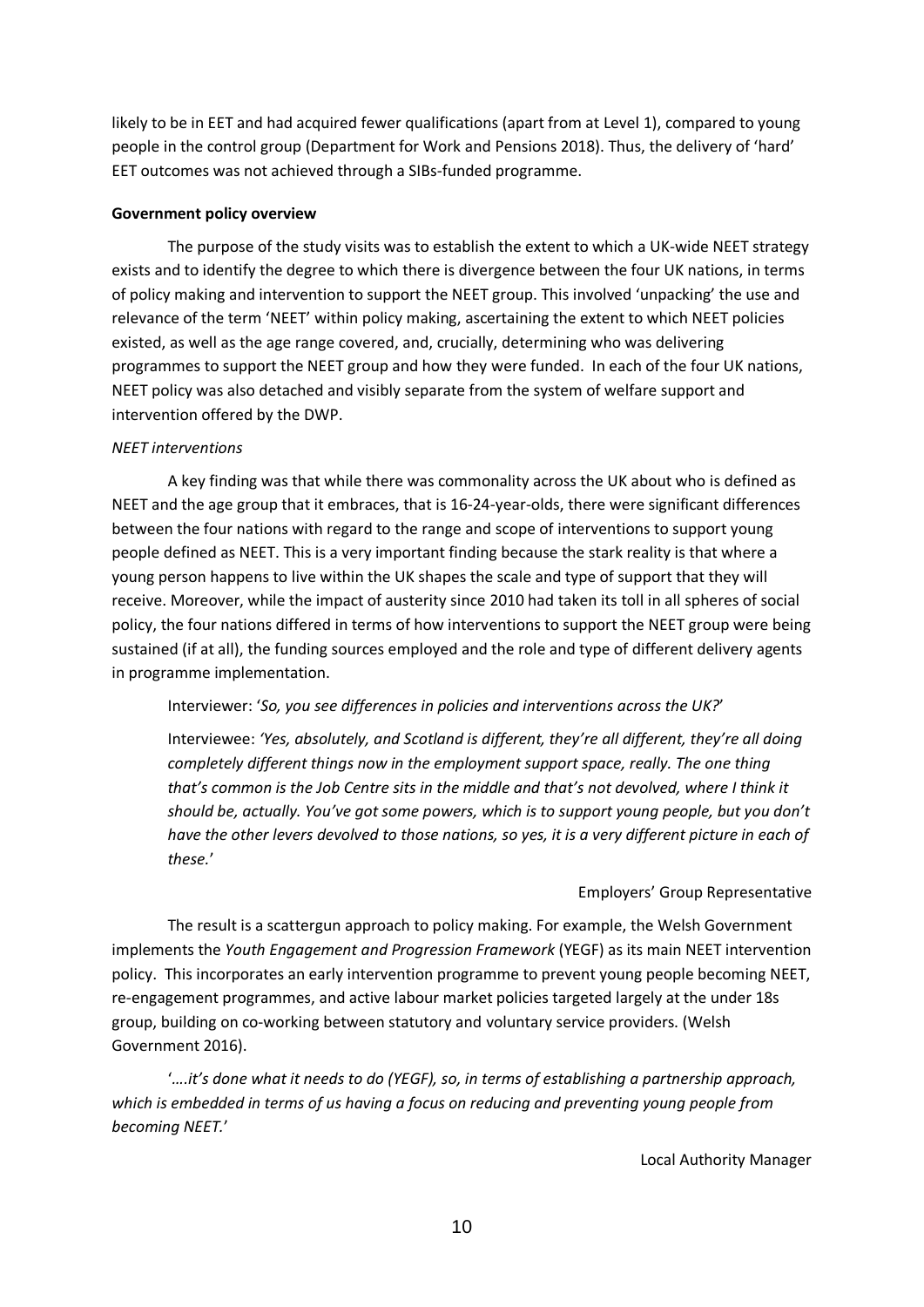In Northern Ireland, *Pathways to Success* comprises a number of targeted interventions to support the NEET group (Wilson et al 2015) and is similar in design to the model that exists in Wales. Independent evaluations of both initiatives point to the relative weaknesses within the employability strand of individual programmes, which are linked to difficulties with employer engagement and, critically, finding young people access to sustained employment as a route out of NEET status (Welsh Government 2016; Wilson et al 2015).

In Scotland, the *Developing the Young Workforce: Scotland's Youth Employment Strategy* incorporated interventions to support vulnerable groups of young people make successful transitions into education, employment or training (Scottish Government 2014). The absence of the term 'NEET' in policy documents in Scotland was reported to represent a deliberate emphasis on achieving positive outcomes for all young people, while at the same time recognising that barriers to attaining successful transitions need to be addressed through targeted programme intervention. Eisenstadt reported that there were disparities between regions in Scotland in terms of the effectiveness of schools and colleges to work with local employers to identify job opportunities for young people and to identify future skill needs within the implementation of *Developing the Young Workforce* (DYW) (Eisenstadt 2017). The Scottish Government's '15-24 Learner Journey Review', which was published in 2018, pledged a commitment to addressing regional inconsistencies relating to DYW within a three-year period (Scottish Government 2018).

In England, while the Department for Education has strategic responsibility for the 16-24 NEET group, there is no nationwide, government-led programme to address this policy area. Transitions beyond full-time academic or vocational education provision are managed within Apprenticeship programmes and a small-scale Traineeships programme (for young people who require bridging provision before entering apprenticeship programmes).

'*I don't think there's anything specific in the way we've been brought together in one department that's changed policy. It's more that it's sort of facilitated closer working, but not in a terribly tangible sort of way.'*

Civil Servant

Furthermore, England is the only country within the UK which implemented Raising of the Participation Age (RPA) legislation. This had the potential to eradicate the under-18s NEET population, through a statutory requirement to retain young people in learning or training to 17 years from 2013 and to their 18<sup>th</sup> birthday from 2015. However, while the 2010 White Paper 'The Importance of Teaching' confirmed government's commitment to the implementation of the RPA, it also specified that the enforcement process would not be introduced (Department for Education, 2010). Published RPA regulations and statutory guidance make clear that the duties on employers would not be enforced, although young people in full-time work would retain the responsibility to participate in some form of education or training (Department for Education 2012). In essence, the RPA legislation was watered down to such an extent that, while young people are expected to remain in education or training until their 18<sup>th</sup> birthday, there remains no legal enforcement of this requirement (Maguire 2013).

Post-2010, government changes, coupled with austerity measures in England, resulted in policies targeted at supporting disadvantaged groups of young people to remain in EET being withdrawn. Examples include: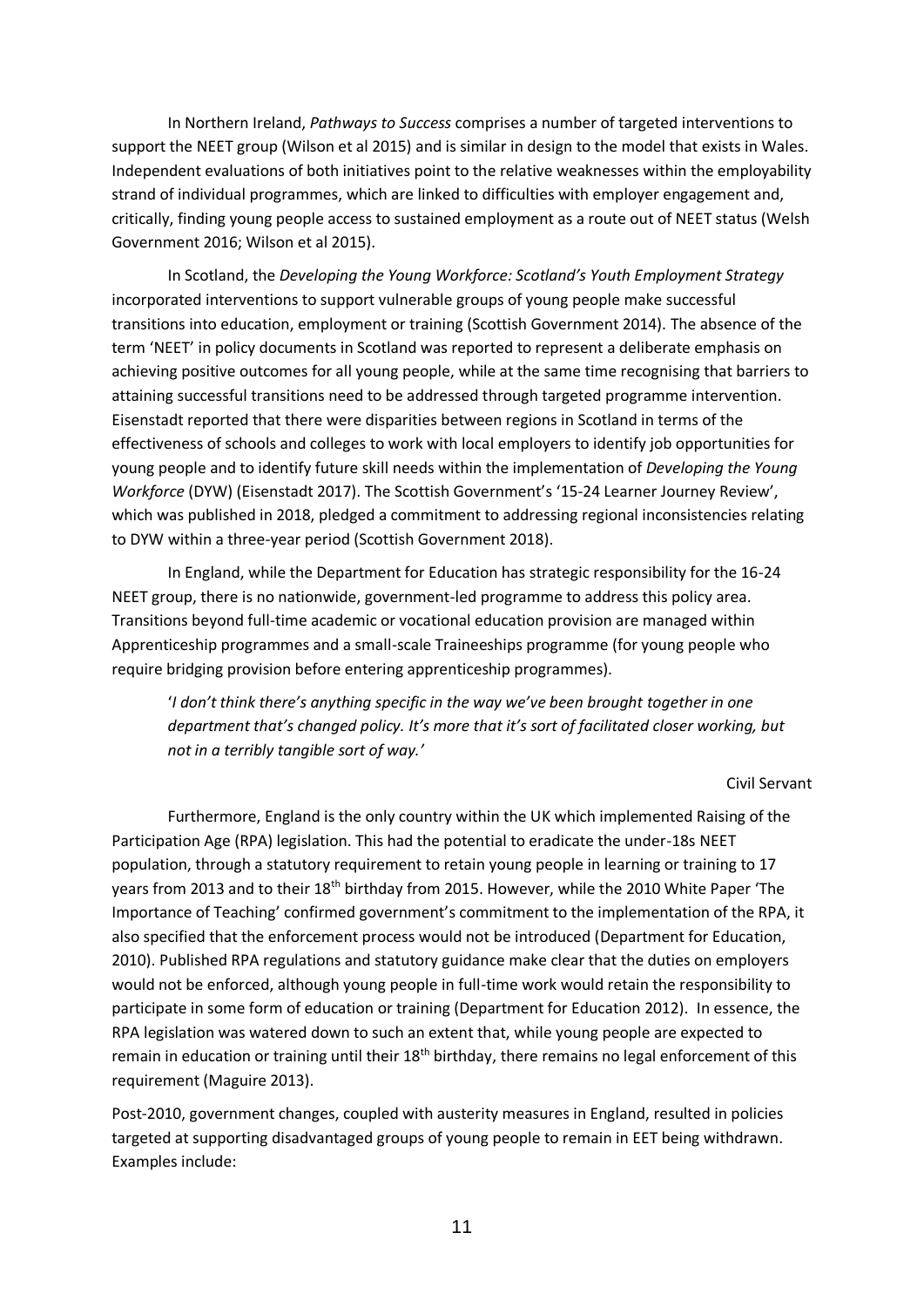- a) the Education Maintenance Allowance (EMA), which was a financial incentive targeted at young people from lower-income families to encourage their participation in post-16 learning, and
- b) Activity Agreement (AA) pilots, which offered financial support, intensive support and tailored learning packages to young people in the under 18s NEET group.

While the devolved administrations in Wales, Scotland and Northern Ireland currently retain the EMA offer, the Scottish Government offers AAs as an incentive to young people under the age of 18 years, who are at risk of disengagement from learning.

# *Employability Programmes*

Differences are also apparent in relation to employability programmes. Scottish and Welsh government policy makers identified the issue of poor job quality as one that is causing considerable social, economic and health problems. Both have started to address this through wide-ranging policy interventions linked to the overarching concept of 'fair work' (Scottish Government 2016a; Scottish Government 2016b; Dickens et al 2019). This provides a very different contextual backdrop to policies on youth transitions and those who are NEET to that which exists in England, where policy-makers have been much slower to accept that there is an issue of bad jobs and poor employment practices or to do much in a concerted way to address it.

Policy initiatives introduced by the Scottish and Welsh Governments are embedding responsibility for employment services in their own hands and away from the UK government, together with a much greater emphasis on voluntary participation on the part of individuals who are seeking access to, or re-engagement into, the labour market. In 2018, the Scottish Government launched *Fair Start Scotland<sup>2</sup>*, which is an employment support initiative delivered to individuals who are furthest away from the labour market, in nine contract areas across Scotland. The move from a mandatory requirement for individuals to participate marks a significant shift away from the approach adopted by UK government-led programmes, where mandatory participation and a payment-by-results delivery model were centre stage (National Audit Office 2014). *Fair Start Scotland* sits alongside other interventions targeted at socially and economically excluded groups, including those targeted at young people.

In a similar vein, in 2019 the Welsh Government launched *Working Wales*, which is targeted at offering employment support to both economically active and economically inactive groups (Welsh Government 2018). Again, the policy design places an emphasis on individuals' voluntary participation in job-seeking and guidance services.

The advent of both *Fair Start Scotland* and *Working Wales* represents a significant departure from a UK-wide employment service strategy towards much greater devolution of responsibility for expenditure and policy implementation. Statistical and evaluation evidence should, in due course, be able to demonstrate the extent to which 'locally' devised policy making, with less emphasis on compulsory participation in employment services and movement towards an individualized approach, further reduces unemployment and economic inactivity rates, as well as creating high quality jobs in greater volumes within local labour markets.

<sup>2</sup> http://www.employabilityinscotland.com/fair-start-scotland/fair-start-scotland/-faq/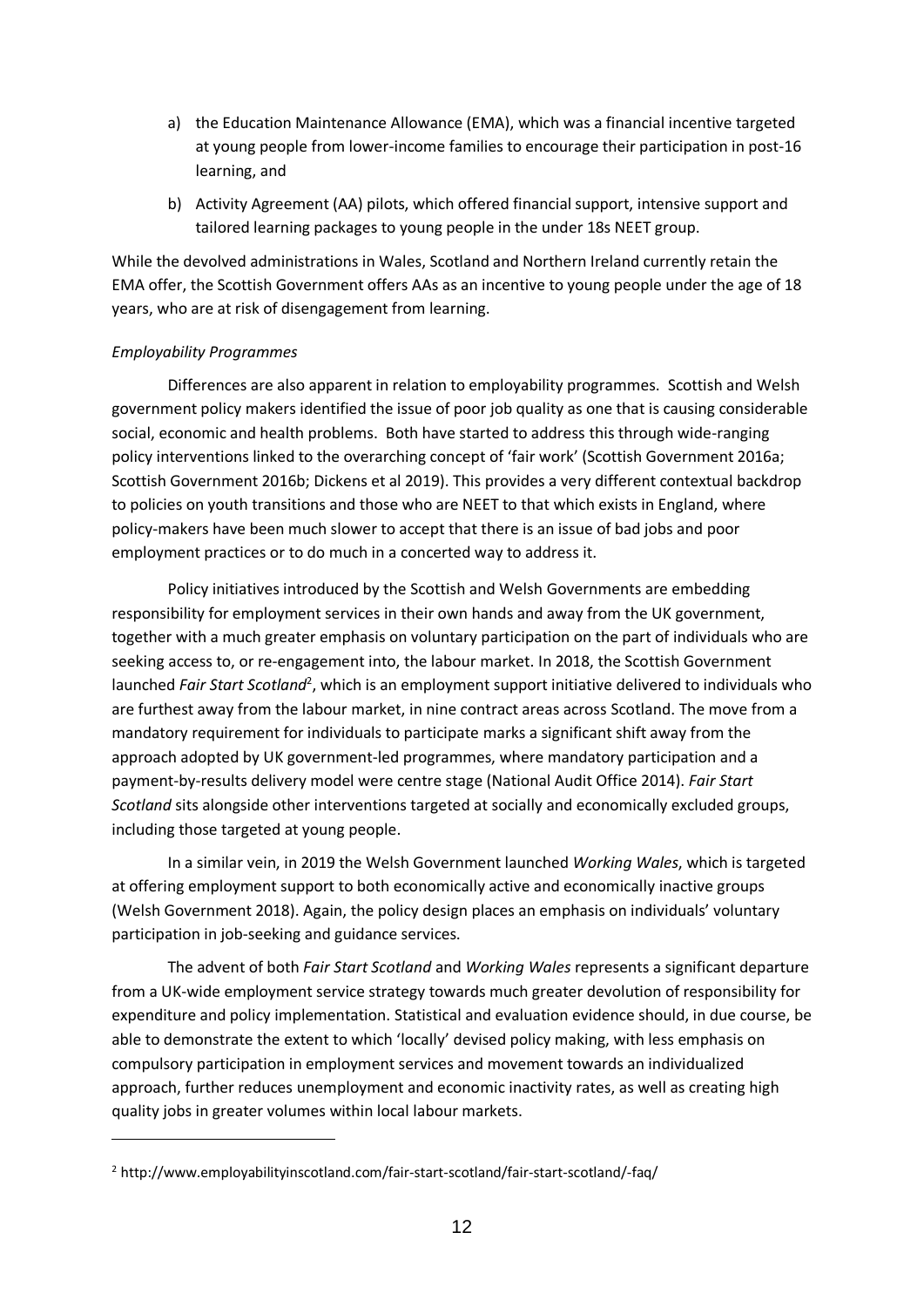### *The role of EU funded initiatives and programmes*

Another significant feature which the research highlighted was the strategic importance of EU funding and programmes to support the needs of young people in the NEET group. This has heightened since 2010, due to austerity measures and budget cuts that have impacted on the availability of other provision. While, in 2013, the UK government supported the EU's political commitment to a Youth Guarantee, it did not implement the programme, asserting that similar provision already existed, most notably through the Youth Contract. Subsequently, this programme, which offered a range of provision to young people in the NEET group, was wound up in 2015. There remains a Great Britain-wide offer available to young people who are NEET, in the Youth Obligation programme, which offers 18-21-year-olds who are new claimants intensive support for up to three months (ibid).

However, while the UK failed to implement the EU's Youth Guarantee, it has benefited substantially from the huge investment in the Youth Employment Initiative (YEI) and the European Social Fund (ESF), which are the key EU financial resources to support the implementation of the Youth Guarantee for the 2014-2020 programming period. For example, the YEI attracted overall funding of €8.8 billion in 2017 (European Commission 2018). YEI is targeted at regions with rates of youth unemployment which exceed 25 per cent and associated economic inactivity, and funds initiatives such as increasing apprenticeships, traineeships, job placements and qualification attainment. Across the UK, the research identified a large number of NEET projects, programmes and initiatives supported by YEI and ESF funding.

# *Three significant findings emerged in relation to EU funded NEET programmes*:

- 1. The scale of funding available should not be underestimated. During 2014-2020, the ESF and European Regional Development Fund are investing around €11.8 billion across the UK. The ESF share of €4.9 billion is funding six operational programmes in Wales, Scotland, Northern Ireland, England and Gibraltar, and includes  $\epsilon$ 206 million for the Youth Employment Initiative (YEI)<sup>3</sup>. While the funding is tied to certain regions across the UK (and not allocated UK-wide), the availability of funds has enabled NEET provision to continue in some areas which have been affected by budget cuts. This stream of funding has been of particular importance to the devolved administrations in Wales, Scotland and Northern Ireland, in ensuring their continued commitment to recognising and supporting the needs of young people in the NEET group.
- 2. Identifying and mapping the scale of intervention across the UK that is currently underpinned by EU funded support can be problematic. For example, Traineeship programmes are marketed as individual government initiatives, yet are supported by EU funding. In Wales, although 'Jobs Growth Wales'<sup>4</sup> which offers financial incentives to employers to recruit young people, is promoted as a Welsh Government initiative, the programme is EU match-funded. Therefore, it was difficult to gauge the extent of EU-funded support for NEET policy development and implementation across the UK.

<sup>3</sup> http://www.creativeeuropeuk.eu/other-eu-funding/european-social-fund-esf

<sup>4</sup> https://gov.wales/jobs-growth-wales-september-2015-10-march-2019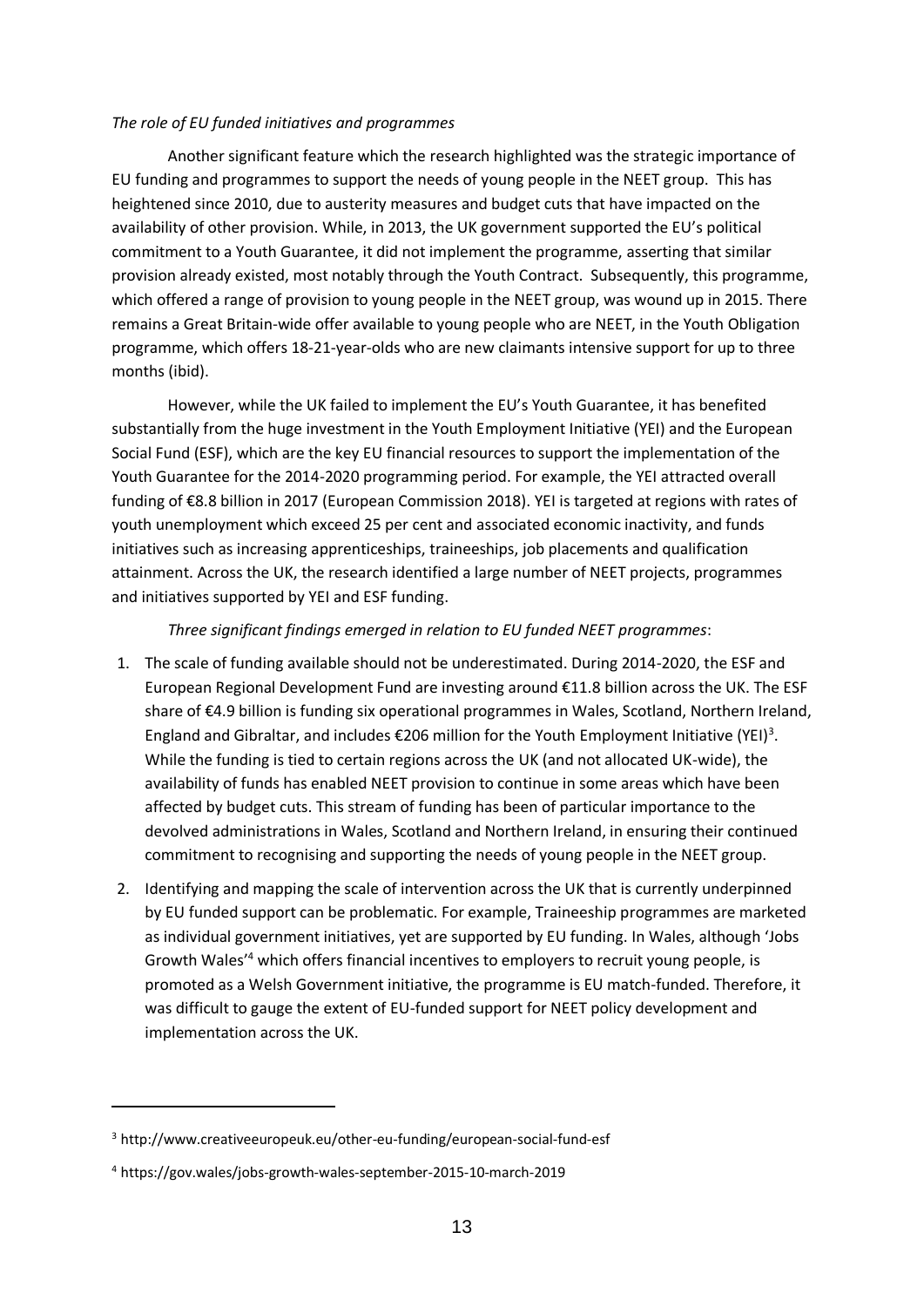3. Acute concern existed among most interviewees in our sample about the impact of Brexit on this policy arena. In the absence of UK wide initiatives to support young people in the NEET group, EU money was 'shoring up' policy intervention. The House of Lords EU select committee on youth unemployment (2014) concluded that:

*'EU funding should not be used to subsidise national approaches but should be put towards establishing new initiatives and trying new methods, including those that have been successfully pioneered in other countries or regions worldwide.'* (House of Lords 2014: 48)

Notwithstanding these assertions, our evidence shows that EU-supported NEET interventions were, in fact, replacing national approaches, in particular in England, and that the devolved administrations were heavily reliant on EU funds, in order to sustain any support for young people in the NEET group. Of great concern to many in our sample, was how this current stream of funding would be sustained post-Brexit and what, if any, future provision would exist and be funded in the absence of a UK-wide commitment to sustained funding.

# *The role of charities and philanthropy in NEET provision*

The research findings also pointed to the critical and expanding role of charities and philanthropy in supporting young people in the NEET group across the UK. Three primary components within this role were:

- Sponsoring interventions either locally and/or nationally;
- Managing and delivering programmes on behalf of government/EU;
- Acting as a sub-contractor to deliver programmes and initiatives.

For example, in England, government has rowed back from ownership of the delivery of interventions to young people in the NEET group, leaving the role of charities and philanthropy to be amplified in recent years, in terms of determining what is available and where. While this has enabled some organisations to take an active role in supporting their local communities, it raises very important questions about coverage, quality and availability of provision, as well as whether funding for interventions should be so heavily reliant on charity and philanthropy.

At the same time, it was apparent from the evidence that charities across the UK play a very important role in delivering EU/government led initiatives, particularly in identifying and supporting hard-to-help/hard-to-reach groups and by acting as a powerful lobby on government. This centres around the outreach work undertaken by local community-based charities, which enables programmes to engage with young people who fail to register or engage with statutory support or welfare services.

One manager of a charity described how it was 'their intelligence in the local community' which enabled the sector to be more able to reach young people who are often hidden from statutory services and who consequently experience 'benign neglect'.

Their frustrations in this role surrounded the challenges of working on initiatives that were often time-limited, required shifts in staffing requirements and programme targets, and, crucially, offered little security in terms of sustainability of funding.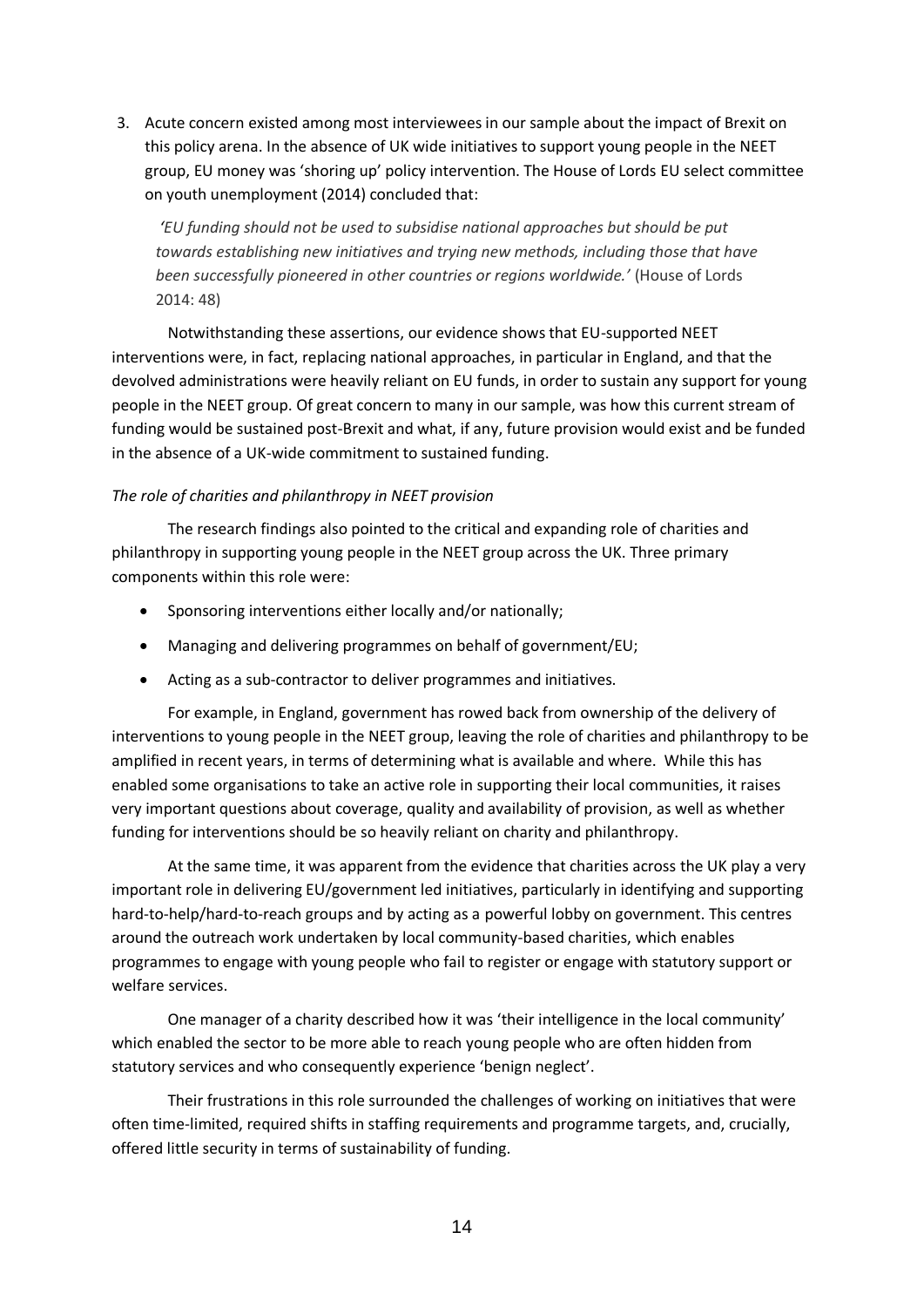'…*we're bound by trying to wash our own faces for finance that we have very little time to celebrate or to even, sort of evaluate.*'

Charity Manager

#### **Conclusions and recommendations**

The purpose of this article is to highlight, through recent research, the disparities that exist across the UK, in relation to policy intervention to support young people who are defined as NEET. While there is commonality in an agreed definition about the age group who are defined as the NEET group (i.e.16-24-year olds), there is an absence of a UK-wide strategy or equivalent levels and types of interventions. Indeed, the disparities appear to be growing. The devolved administrations of Wales, Scotland and Northern Ireland have sustained and developed new policy interventions, which, despite austerity measures and budget cuts in recent years, have, to a great extent, been supported or supplemented by EU funding. Some of these are focused on issues of poor job quality and insecurity in the youth labour market, yet these issues are absent in the English policy discourse. At the same time, reduced funding, coupled with a retraction of state involvement in managing policy interventions, have significantly scaled down government-led initiatives in England.

As in other EU /OECD countries, the fact that the UK has large numbers of young people who fail to register for welfare support raises questions about the suitability of the Department of Work and Pensions (DWP) /public employment services (PES) to meet the needs of young people. While the DWP is the only UK government department to have responsibilities beyond the boundaries of England (although not in Northern Ireland), the research highlighted that its level of support and reach to those young people in the NEET group who are entitled to, or in receipt of, welfare support was limited.

While government-led policy interventions targeted at the NEET group in terms of prevention, reintegration measures and active labour market policies were operational in the devolved UK administrations (Wales, Scotland and Northern Ireland), this was not the case in England. Here, government-led initiatives had largely been replaced with funded initiatives delivered by third sector organisations, supported by an array of different programmes which were led (and often supported financially) by charities and philanthropy.

The research findings also highlight a number of contradictions that run through the UK's answer to tackling the NEET agenda, which may exist in other national contexts. Firstly, although there is an array of policy interventions, there remains a paucity of evidence about what works, and when and where to support young people who are defined as 'NEET'. The implementation of all-age employability services with a much greater emphasis on voluntary participation in Wales and Scotland are examples of innovative practice which should be carefully monitored for wider implementation. Secondly, the sustainability of most existing programmes and initiatives is questionable, due to a lack of strategic overview and their funding being time limited. This also raises issues about value for money, when programmes and their expected outcomes are subject to constant change and review.

Finally, within the UK, where a young person lives determines variations in the level, length and type of support that they will receive if they are 'NEET'. Our evidence supports the work of Raffe (2008; 2014), who argued that studies of transition systems need to dig deeper than surveying nationwide policies and interventions, in order to capture trends towards within-country divergence.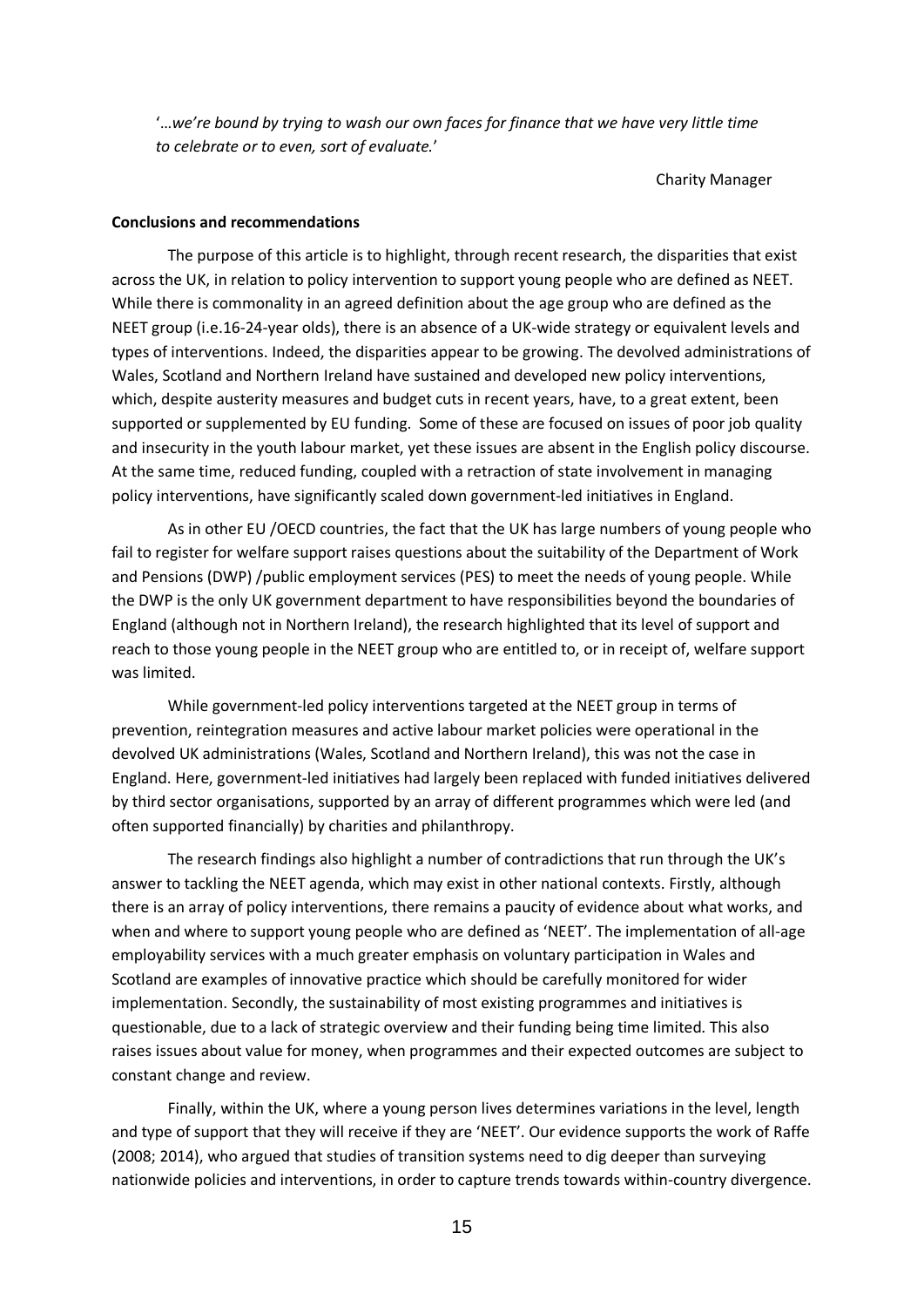It is abundantly clear that significant differences exist and continue to grow across the four UK nations with regard to identifying and supporting young people who are defined as 'NEET'. In addition, our findings illustrate that each of the four UK nations increasingly operates on its own, as it attempts to resolve a shared issue, with little ongoing knowledge or policy exchange operating at a UK-wide level. This raises very important questions about devolution and where responsibility and ownership should rest. While there is a strong argument that local areas are better placed to understand and develop policy initiatives that are attuned to meeting the needs of their local communities, disparity in funding regimes and policy priorities currently results in an uneven spread of intervention. Sharing intelligence and good practice at UK level would ensure that a strategic overview existed in this policy arena and that a common standard of intervention existed for young people, regardless of their geographical location. Our evidence points to quite the reverse happening.

Moreover, a disproportionate amount of 'NEET' provision is currently underpinned by EU funding which is time-limited due to Brexit. Ominously, the risk remains that, without EU funding, this agenda becomes further displaced and localised across the UK and the trajectories of young people become more precarious in an ever more fraught UK youth labour market. This change is set to occur as the UK as a whole, and each of the UK nations, faces the onset of escalating levels of youth unemployment and economic inactivity that are predicted to result from the economic effects of Covid-19 pandemic. The impact is set to be profound on the trajectories of young people and presents policymakers with a major and long-term challenge.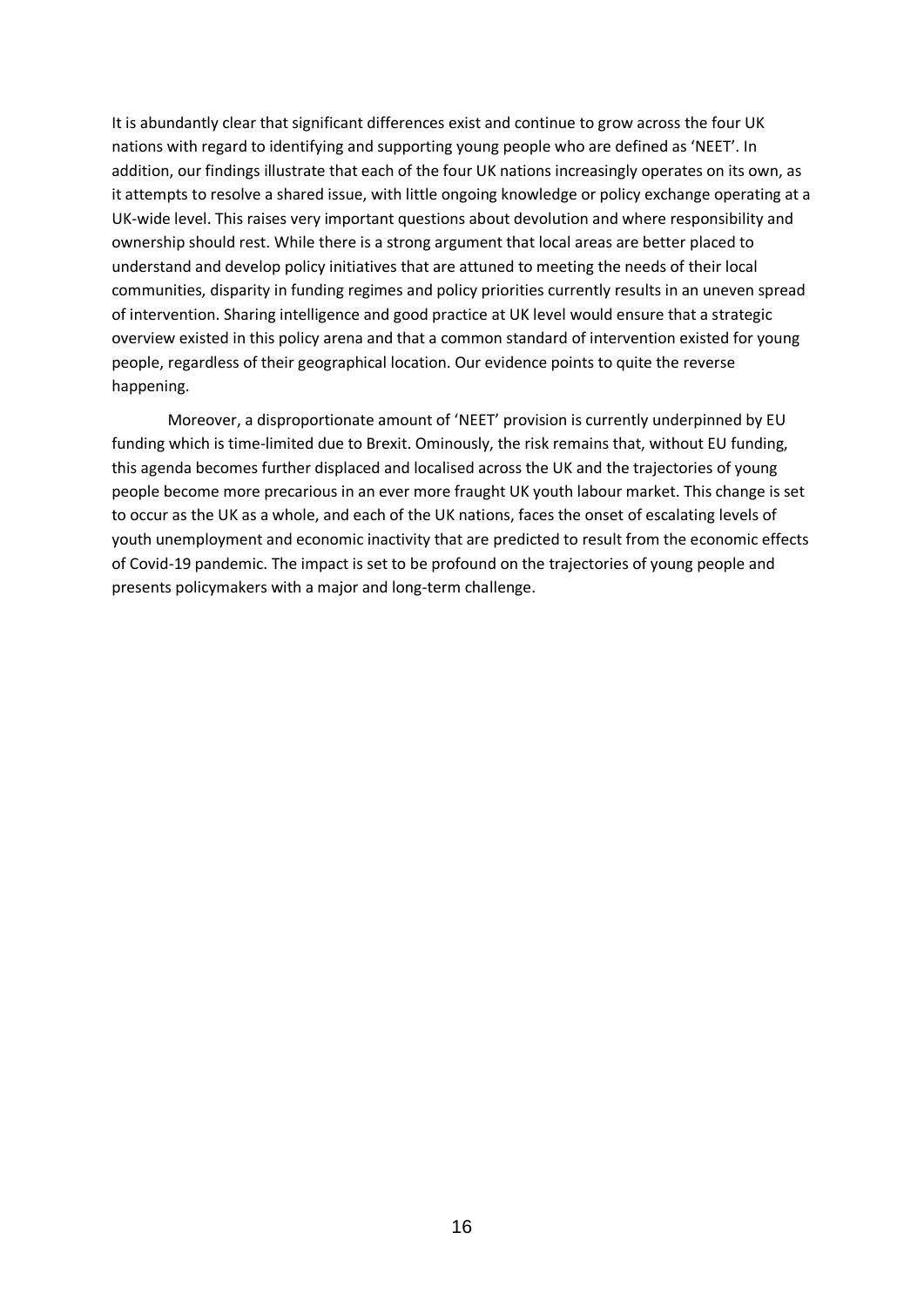# **References**

Atkinson, C., Lupton, B., Kynigho, A., Antcliff, V., and Carter, J. (2017) *People Skills – Building ambition and HR capability in small UK firms*. CIPD, London

Blundell, R., Dias, M.C., Joyce, R., and Keiller, A.N. (2020) What has been happening to career progression? *IFS Briefing Note* BN301, London: Institute for Fiscal Studies.

Brozsely, B. (2017) *Pinball Transitions: "middling" young people in an hourglass economy*. Unpublished PhD thesis, Leeds Beckett University.

City and Guilds/Research Base (2021) *Level 2 attainment and the review of Post-16 qualifications*, *Research Report.* London: City and Guilds London Institute.

Clarke, S., and D'Arcy, C. (2018) *The Kids Aren't Alright*. Resolution Foundation, Inter-generational Commission, London

Cooke, G. (2013) *No more NEETs: A Plan for all young people to be learning or earning*. IPPR, London

Department for Education (2010) The Importance of Teaching: The Schools White Paper 2010. TSO; HM Government (2011), Norwich

Department for Education (2012) Raising the Participation Age (RPA) Regulations. Government response to consultation and plans for implementation. Department for Education, London. [https://webarchive.nationalarchives.gov.uk/20130404054952/https://www.education.gov.uk/public](https://webarchive.nationalarchives.gov.uk/20130404054952/https:/www.education.gov.uk/publications/standard/Post16Learning/Page1/DFE-00076-2012) [ations/standard/Post16Learning/Page1/DFE-00076-2012.](https://webarchive.nationalarchives.gov.uk/20130404054952/https:/www.education.gov.uk/publications/standard/Post16Learning/Page1/DFE-00076-2012) Accessed 2 July 2018.

Department for Work and Pensions (2018) Evaluation of the Innovation Fund Pilot. Quantitative assessment of impact and social return on investment. *Department for Work and Pensions*, *Research Report* 956, September, London

De Vries, R., Reeves, A., and Geiger, B. (2017) Inequalities in the application of welfare sanctions in Britain. London School of Economics, *International Inequalities Institute Working Paper 15*, August, London

Dickens, L., Basham-Pyke, S., Heery, E., and Veale, S. (2019) *Fair Work Wales – Report of the Fair Work Commission*. Welsh Government, Cardiff

Eisenstadt, N. (2017) *Independent Adviser on Poverty and Inequality. The Life Chances of Young people in Scotland. A report to the First Minister*. Scottish Government, July, Edinburgh

Elliot Major, L., Eyles, A., and Machin, S. (2020) Generation COVID: Emerging work and educational inequalities. *CEP Covid-19 analysis*, Paper: 011, London. London School of Economics, Centre for Economic Performance.

Eurofound (2016) *Exploring the diversity of NEETs*. Publication Office of the European Union, Luxembourg

European Commission (2018) *Youth Guarantee Country by Country - United Kingdom*. Employment, Social Affairs & Inclusion, May, Brussels

Eurostat (2018) *Statistics in young people neither in employment, education or training*. [https://ec.europa.eu/eurostat/statistics-](https://ec.europa.eu/eurostat/statistics-%20explained/index.php/Statistics_on_young_people_neither_in_employment_nor_in_education_or_training.)

[explained/index.php/Statistics\\_on\\_young\\_people\\_neither\\_in\\_employment\\_nor\\_in\\_education\\_or\\_tr](https://ec.europa.eu/eurostat/statistics-%20explained/index.php/Statistics_on_young_people_neither_in_employment_nor_in_education_or_training.) [aining.](https://ec.europa.eu/eurostat/statistics-%20explained/index.php/Statistics_on_young_people_neither_in_employment_nor_in_education_or_training.) Accessed 10 November 2018.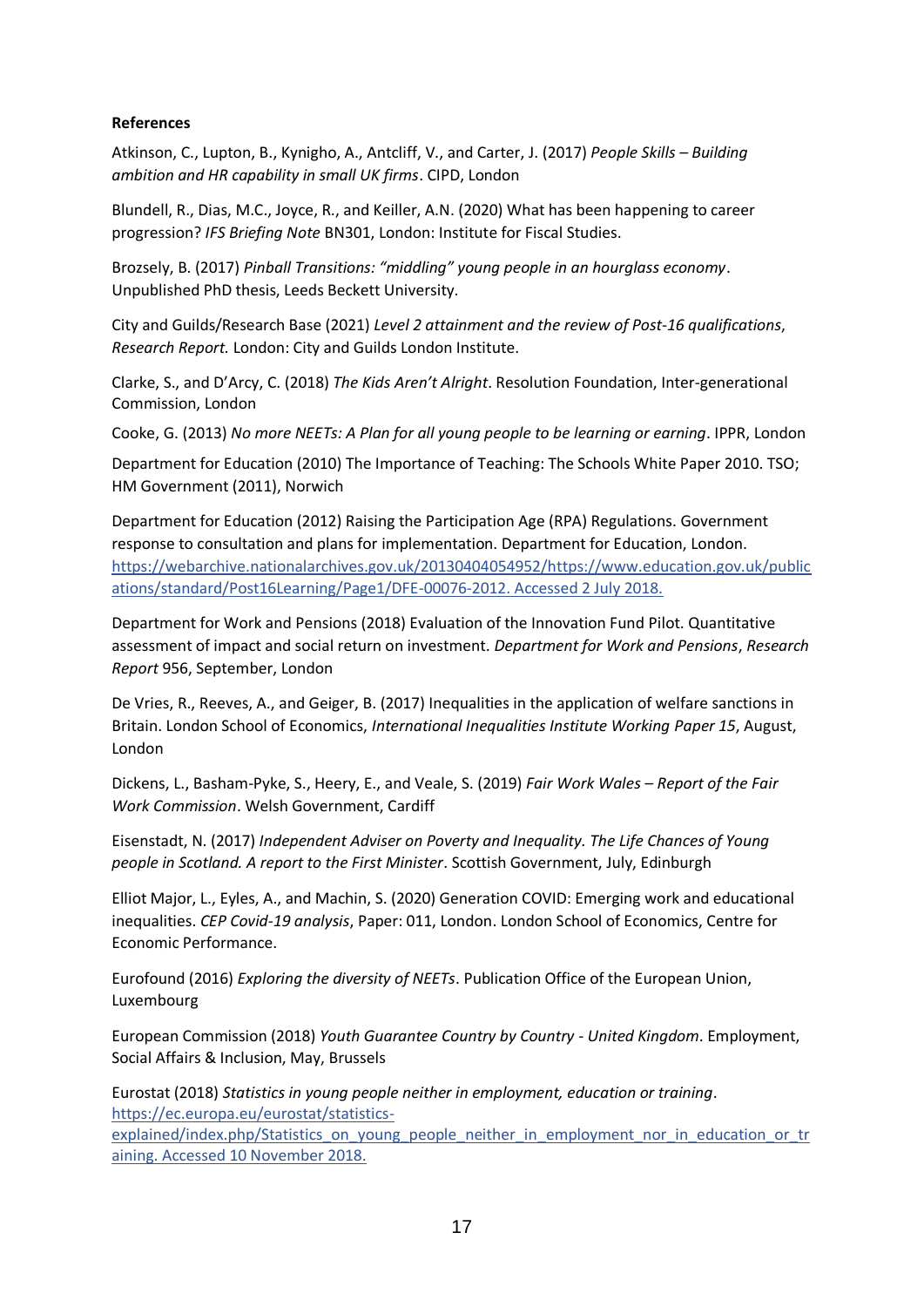Furlong, A., and Cartmel, F. (2004) *Vulnerable young men in fragile labour markets*. Joseph Rowntree Foundation, York

Gracey, S., and Kelly, S. (2010) *Changing the NEET Mindset: Achieving More Effective Transitions between Education and Work*. Learning and Skills Network Centre for Innovation in Learning, London

Gregg, P. (2020) *Youth Report: A Million Reasons to Act*. London: Alliance for Full Employment

H M Treasury (2020) *Plan for Jobs*, CP 261, London: HMT.

House of Commons Work and Pensions Committee (2017) 'Employment opportunities for young people'. Ninth Report of Session 2016-7. HC 586, March, London

House of Lords European Union Committee (2014) 'Youth Unemployment in the EU: a scarred generation'. Twelfth Report 2013/14. HL 164, April, London

IFS (2020) *A Bad Time to Graduate.* April. <https://www.ifs.org.uk/publications/14816>

International Labour Office (ILO) (2015) *Global Employment Trends for Youth 2015: A Generation at Risk*. International Labour Office (ILO), Geneva

Joseph Rowntree Foundation (2020) Storm ready – how to keep us afloat as unemployment hits. *Briefing Paper*, York: JRF.

Keep, E. (2012) Youth Transitions, the Labour Market and Entry into Employment: Some Reflections and Questions. *SKOPE Research Paper* No. 108. Cardiff University, SKOPE, Cardiff

Keep, E., and James, S. (2010a) Recruitment and selection: the great neglected topic. *SKOPE Research Paper* No. 88. Cardiff University, SKOPE, Cardiff

Keep, E., and James, S. (2010b) What incentives to learn at the bottom of the labour market? *SKOPE Research Paper* No. 94. Cardiff University, SKOPE, Cardiff

Lawton, K. (2009) *Nice Work If You Can Get It*. IPPR, London

Learning and Work Institute (2020) *Work and skills for the long-term unemployed*. Leicester: LWI.

Lloyd, C., Mason, G., and Mayhew, K. (eds.) (2008) *Low-Wage Work in the United Kingdom*. Russell Sage Foundation, New York

Lupton, R., Thompson, S., Velthuis, S., and Unwin, L. (2021) *Moving on from initial GCSE 'failure': Post-16 transitions for 'low attainers' and why the English education system must do better*. London: Nuffield Foundation.

Maguire, S. (2018) Who cares? Exploring economic inactivity among young women in the NEET group across England. *Journal of Education and Work* 1(7-8):660-675. [doi.org/10.1080/13639080.2019.1572107](https://doi.org/10.1080/13639080.2019.1572107)

Maguire, S. (2013) Will the Raising of the Participation Age (RPA) in England solve the NEET problem? *Research in Post-Compulsory Education* 18 (1-2), March-June, 61-76 (Special Edition). <https://doi.org/10.1080/13596748.2013.755816>

National Audit Office (2014) Department for Work and Pensions The Work Programme. HC 266 Session 2014-15, July, London

OECD (2018) *Education at a Glance 2018: OECD Indicators*. OECD Publishing, Paris <https://doi.org/10.1787/eag-2018-en>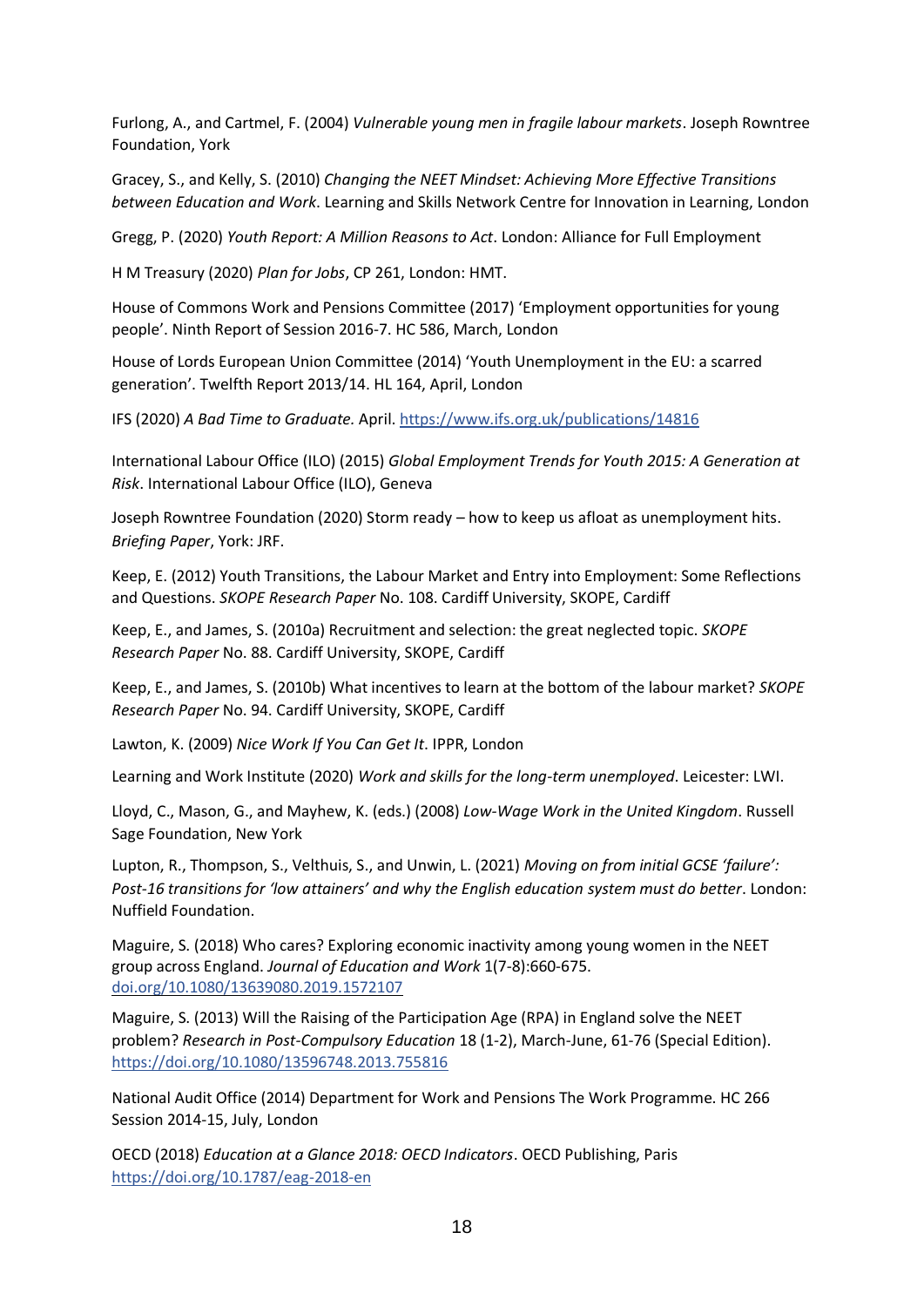Office for National Statistics (2018) Statistical Bulletin: Young People not in education, employment or training (NEET). UK, Office for National Statistics: March, London

[https://www.ons.gov.uk/employmentandlabourmarket/peoplenotinwork/un](https://www.ons.gov.uk/employmentandlabourmarket/peoplenotinwork/u)employment *bulletins/youngpeoplenotineducationemploymentortrainingneet/march2018*

Purcell, K., Elia,s P., Green, A., Mizen, P., Simms, M., Whiteside, N., Wilson, D., Robertson, A., and Tzanakou, C. (2017) *Present Tense, Future Imperfect? – Young people's pathways into work*. Warwick University, Institute for Employment Research, Coventry

Quintini, G., Martin, J.P., and Martin, S. (2007) The changing nature of the school-to-work transition process in OECD countries. *WDA-HSG Discussion Paper Series on Demographic Issues*, No. 2007/2, University of St. Gallen, Switzerland

Raffe, D. (2008) The concept of transition system. *Journal of Education and Work* 21, 2:277-296. <https://doi.org/10.1080/13639080802360952>

Raffe, D. (2014) Explaining national differences in education-work transitions. Twenty years of research on transition systems. *European Societies* 16, 2:175-193. [https://doi.org/10.1080/14616696.2013.821619](https://doi.org/10.1080/13639080802360952)

Roberts, K. (2020). Regime Change: Education to Work Transitions in England, 1980s-2020s. *Journal of Applied Youth Studies*. <https://doi.org/10.1007/s43151-020-00004-6>

Scottish Government (2014) *Developing the Young Workforce*. Scottish Government, Edinburgh

Scottish Government (2016a) *Fair Work Framework*. Scottish Government, Edinburgh

Scottish Government (2016b) *Scotland's Labour Market Strategy*. Scottish Government, Edinburgh

Scottish Government (2018) *15-24 Learner Journey Review*. Scottish Government, Edinburgh

Shildrick, T., MacDonald, R., Webster, C., and Garthwaite, K. (2012) *Poverty and Insecurity – Life in Low-Pay, No-Pay Britain*. Policy Press, Bristol

Symonds, W. C., Schwartz, R. B., and Ferguson, R. (2011) *Pathways to Prosperity: Meeting the Challenge of Preparing Young Americans for the 21st Century*. Report issued by the Pathways to Prosperity Project, Harvard University, Harvard Graduate School of Education, Boston. Mass

The Independent (2018) Government's flagship programme to help jobless young people has no idea where 15,000 have gone because it keeps no records. *The Independent*, *June 16th*. [https://www.independent.co.uk/news/uk/politics/youth-obligation-jobs-scheme-government](https://www.independent.co.uk/news/uk/politics/youth-obligation-jobs-scheme-government-conservatives-training-employment-theresa-may-a8399406.html)[conservatives-training-employment-theresa-may-a8399406.html](https://www.independent.co.uk/news/uk/politics/youth-obligation-jobs-scheme-government-conservatives-training-employment-theresa-may-a8399406.html)

UK Commission for Employment and Skills (2011) The Youth Inquiry: Employers' Perspectives on Tackling Youth Unemployment. UKCES, Wath-upon-Dearne

Unwin, L., Davey, G., Fuller, A., and Leonard, P. (2015). Supporting an Ageing Workforce: Implications for Working Life, Training and Skills Policy in England – A Literature Review. *LLAKES Research Paper* 51, London: Institute of Education, LLAKES.

Welsh Government (2018) *Employability Plan*. Welsh Government, Cardiff

Welsh Government (2016) Youth Engagement and Progression Framework: Formative evaluation follow-up study. Welsh Government. *Social Research* Number: 42/2016, Cardiff